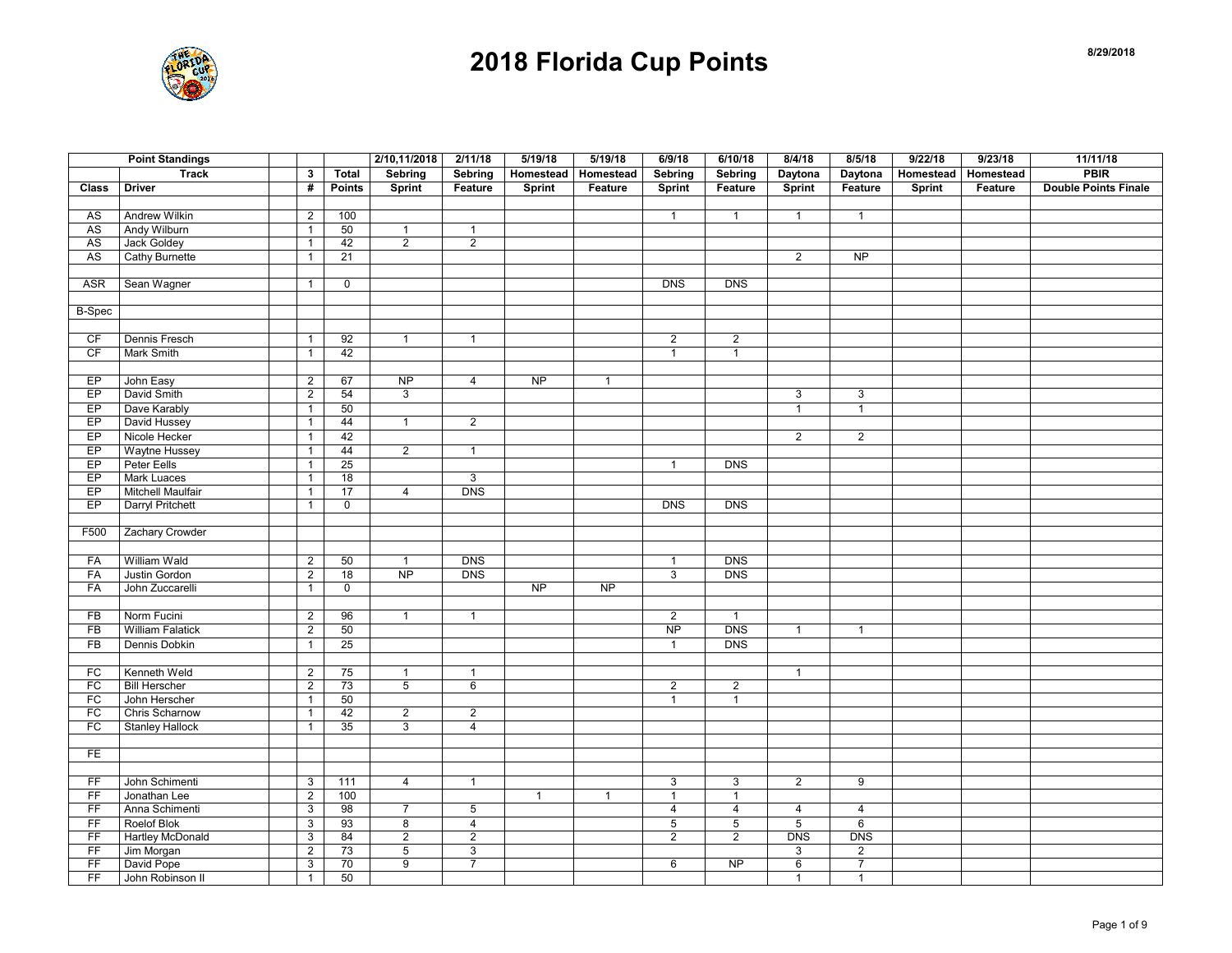

|                 | <b>Point Standings</b> |                |                     | 2/10,11/2018   | 2/11/18         | 5/19/18      | 5/19/18      | 6/9/18         | 6/10/18        | 8/4/18          | 8/5/18          | 9/22/18 | 9/23/18               | 11/11/18                    |
|-----------------|------------------------|----------------|---------------------|----------------|-----------------|--------------|--------------|----------------|----------------|-----------------|-----------------|---------|-----------------------|-----------------------------|
|                 | <b>Track</b>           | $\mathbf{3}$   | <b>Total</b>        | Sebring        | Sebring         | Homestead    | Homestead    | Sebring        | Sebring        | Daytona         | Daytona         |         | Homestead   Homestead | <b>PBIR</b>                 |
| Class           | <b>Driver</b>          | #              | <b>Points</b>       | <b>Sprint</b>  | Feature         | Sprint       | Feature      | Sprint         | Feature        | <b>Sprint</b>   | Feature         | Sprint  | Feature               | <b>Double Points Finale</b> |
|                 |                        |                |                     |                |                 |              |              |                |                |                 |                 |         |                       |                             |
| FF              | Lawrence Hendrickson   | $\mathbf{2}$   | 41                  | 10             | <b>DNS</b>      |              |              |                |                | 9               | $\mathbf{3}$    |         |                       |                             |
| FF              | John Benson            | $\mathbf{1}$   | 38                  | $\mathbf{1}$   | 8               |              |              |                |                |                 |                 |         |                       |                             |
| FF              | <b>Charles Foster</b>  | $\mathbf{1}$   | 30                  | 6              | $6\overline{6}$ |              |              |                |                |                 |                 |         |                       |                             |
| FF              | <b>Rick Bernard</b>    | $\mathbf{1}$   | 29                  |                |                 |              |              |                |                | 8               | 5               |         |                       |                             |
| F               | Ray Weldon             | $\overline{2}$ | 27                  |                |                 |              |              | <b>NP</b>      | <b>DNS</b>     | $\overline{7}$  | $\bf 8$         |         |                       |                             |
| FF              | <b>Baylor Griffin</b>  | $\mathbf{1}$   | 18                  | 3              | <b>NP</b>       |              |              |                |                |                 |                 |         |                       |                             |
|                 |                        |                |                     |                |                 |              |              |                |                |                 |                 |         |                       |                             |
| FM              | Aaron Weiss            | $\mathbf{1}$   | 50                  |                |                 | $\mathbf{1}$ | $\mathbf{1}$ |                |                |                 |                 |         |                       |                             |
|                 |                        |                |                     |                |                 |              |              |                |                |                 |                 |         |                       |                             |
| FP              | Jerry Mosely           | $\overline{2}$ | 65                  | $\overline{4}$ | $\overline{4}$  |              |              |                |                | 6               | 5               |         |                       |                             |
| FP              | Lou Ann Kapcin         | $\overline{2}$ | 55                  |                |                 |              |              | 3              | $\overline{2}$ | $\overline{5}$  | <b>DNS</b>      |         |                       |                             |
| FP              | David Boles            | $\overline{2}$ | 50                  |                |                 |              |              | $\mathbf{1}$   | $\overline{1}$ | <b>DNS</b>      | <b>DNS</b>      |         |                       |                             |
| FP              | Paul McLester          | $\mathbf{1}$   | 50                  | $\mathbf{1}$   | $\overline{1}$  |              |              |                |                |                 |                 |         |                       |                             |
| FP              | Don Ahrens             | $\mathbf{1}$   | 50                  |                |                 |              |              |                |                | $\mathbf{1}$    | $\mathbf{1}$    |         |                       |                             |
| FP              | <b>Matthew Gallup</b>  | $\mathbf{1}$   | 42                  | $\overline{2}$ | $\overline{2}$  |              |              |                |                |                 |                 |         |                       |                             |
| FP              | Glenn Cameron          | $\mathbf{1}$   | 39                  |                |                 |              |              | $\overline{2}$ | 3              |                 |                 |         |                       |                             |
| FP              | Kenneth Taylor         | $\mathbf{1}$   | 36                  | $\overline{3}$ | 3               |              |              |                |                |                 |                 |         |                       |                             |
| FP              | Joe Leonard            | $\mathbf{1}$   | 34                  |                |                 |              |              |                |                | $\overline{4}$  | $\overline{4}$  |         |                       |                             |
| FP              | Larry Boyland          | $\mathbf{1}$   | 18                  |                |                 |              |              |                |                | 3               |                 |         |                       |                             |
| $\overline{FP}$ | <b>Terry Boyland</b>   | $\mathbf{1}$   | 18                  |                |                 |              |              |                |                |                 | $\overline{3}$  |         |                       |                             |
|                 |                        |                |                     |                |                 |              |              |                |                |                 |                 |         |                       |                             |
| <b>FS</b>       |                        |                |                     |                |                 |              |              |                |                |                 |                 |         |                       |                             |
|                 |                        |                |                     |                |                 |              |              |                |                |                 |                 |         |                       |                             |
| FVee            | Mike Schiffer          | 3              | 131                 | $\mathbf{1}$   | $\overline{1}$  |              |              | 3              | $\overline{c}$ | $\overline{2}$  | $\overline{2}$  |         |                       |                             |
| FVee            | <b>Harry Bradley</b>   | 3              | 97                  | DNS            | DNS             |              |              | $\mathbf{1}$   | $\mathbf{1}$   | $\mathbf{1}$    | $\overline{2}$  |         |                       |                             |
| FVee            | Harry Schneider        | $\sqrt{2}$     | 70                  |                |                 |              |              | $\overline{4}$ | 3              | 3               | $\overline{4}$  |         |                       |                             |
| FVee            | Sandy Thalheimer       | $\mathbf{1}$   | 25                  |                |                 | $\mathbf{1}$ | <b>DNS</b>   |                |                |                 |                 |         |                       |                             |
|                 |                        |                |                     |                |                 |              |              |                |                |                 |                 |         |                       |                             |
| $GT-1$          | Michael Seay           | 3              | 101                 | $\overline{4}$ | $\mathbf{3}$    |              |              | $\mathbf{1}$   | $\mathbf{1}$   | $5\overline{)}$ | <b>DNS</b>      |         |                       |                             |
| $GT-1$          | Adam Yunis             | $\mathbf{1}$   | 50                  |                |                 | $\mathbf{1}$ | $\mathbf{1}$ |                |                |                 |                 |         |                       |                             |
| $GT-1$          | Jim Irvin              | $\overline{2}$ | 46                  |                |                 | <b>NP</b>    | <b>DNS</b>   |                |                | $\overline{2}$  | $\mathbf{1}$    |         |                       |                             |
| $GT-1$          | Robert Hoffmann        | $\mathbf{1}$   | 39                  | $\overline{3}$ | $\overline{2}$  |              |              |                |                |                 |                 |         |                       |                             |
| $GT-1$          | Preston Pardus         | $\mathbf{1}$   | 39                  |                |                 |              |              |                |                | 3               | $\overline{2}$  |         |                       |                             |
| $GT-1$          | Raymond Webb           | $\mathbf{1}$   | 38                  | $\overline{2}$ | $\overline{4}$  |              |              |                |                |                 |                 |         |                       |                             |
| GT-1            | Frank Eiroa            | $\mathbf{1}$   | 0                   |                |                 |              |              |                |                | <b>DNS</b>      | <b>DNS</b>      |         |                       |                             |
|                 |                        |                |                     |                |                 |              |              |                |                |                 |                 |         |                       |                             |
| GT-2            | Sid Collins            | $\overline{2}$ | 73                  | $\mathbf{3}$   | $\overline{2}$  |              |              |                |                | $\overline{4}$  | $\overline{4}$  |         |                       |                             |
| $GT-2$          | Jeff Burck             | $\mathbf{1}$   | 46                  | $\overline{2}$ | $\overline{1}$  |              |              |                |                |                 |                 |         |                       |                             |
| GT-2            | Jack Goldey            | $\mathbf{1}$   | 36                  |                |                 |              |              |                |                | 3               | $\overline{3}$  |         |                       |                             |
| GT-2            | <b>Bobby Kennedy</b>   | $\mathbf{1}$   | 25                  | $\mathbf{1}$   | DNS             |              |              |                |                |                 |                 |         |                       |                             |
| $GT-2$          | Thomas Ellis           | $\mathbf{1}$   | $\overline{0}$      | NP             | <b>DNS</b>      |              |              |                |                |                 |                 |         |                       |                             |
|                 |                        |                |                     |                |                 |              |              |                |                |                 |                 |         |                       |                             |
| $GT-2$          | <b>Ernest Wilding</b>  | $\mathbf{1}$   | $\mathsf{O}\xspace$ |                |                 |              |              | <b>NP</b>      | <b>DNS</b>     |                 |                 |         |                       |                             |
| GT-2            | Rodney Williamson      | $\mathbf{1}$   | $\mathbf 0$         |                |                 |              |              |                |                | $\overline{NP}$ | DNS             |         |                       |                             |
|                 |                        |                |                     |                |                 |              |              |                |                |                 |                 |         |                       |                             |
| GT-3            | <b>Terry Taylor</b>    | $\overline{2}$ | 100                 |                |                 |              |              | $\mathbf{1}$   | $\mathbf{1}$   | $\mathbf{1}$    | $\mathbf{1}$    |         |                       |                             |
| $GT-3$          | Doug Lawhorn           | $\overline{2}$ | 46                  | $\mathbf{1}$   | <b>DNS</b>      |              |              |                |                | $\overline{2}$  | $\overline{NP}$ |         |                       |                             |
|                 |                        |                |                     |                |                 |              |              |                |                |                 |                 |         |                       |                             |
| GT-A            | <b>Gary Burnette</b>   | $\mathbf{1}$   | 25                  | $\mathbf{1}$   | <b>DNS</b>      |              |              |                |                |                 |                 |         |                       |                             |
| GT-A            | Chad Jorgensen         | $\mathbf{1}$   | 25                  |                |                 |              |              | $\mathbf{1}$   | <b>DNS</b>     |                 |                 |         |                       |                             |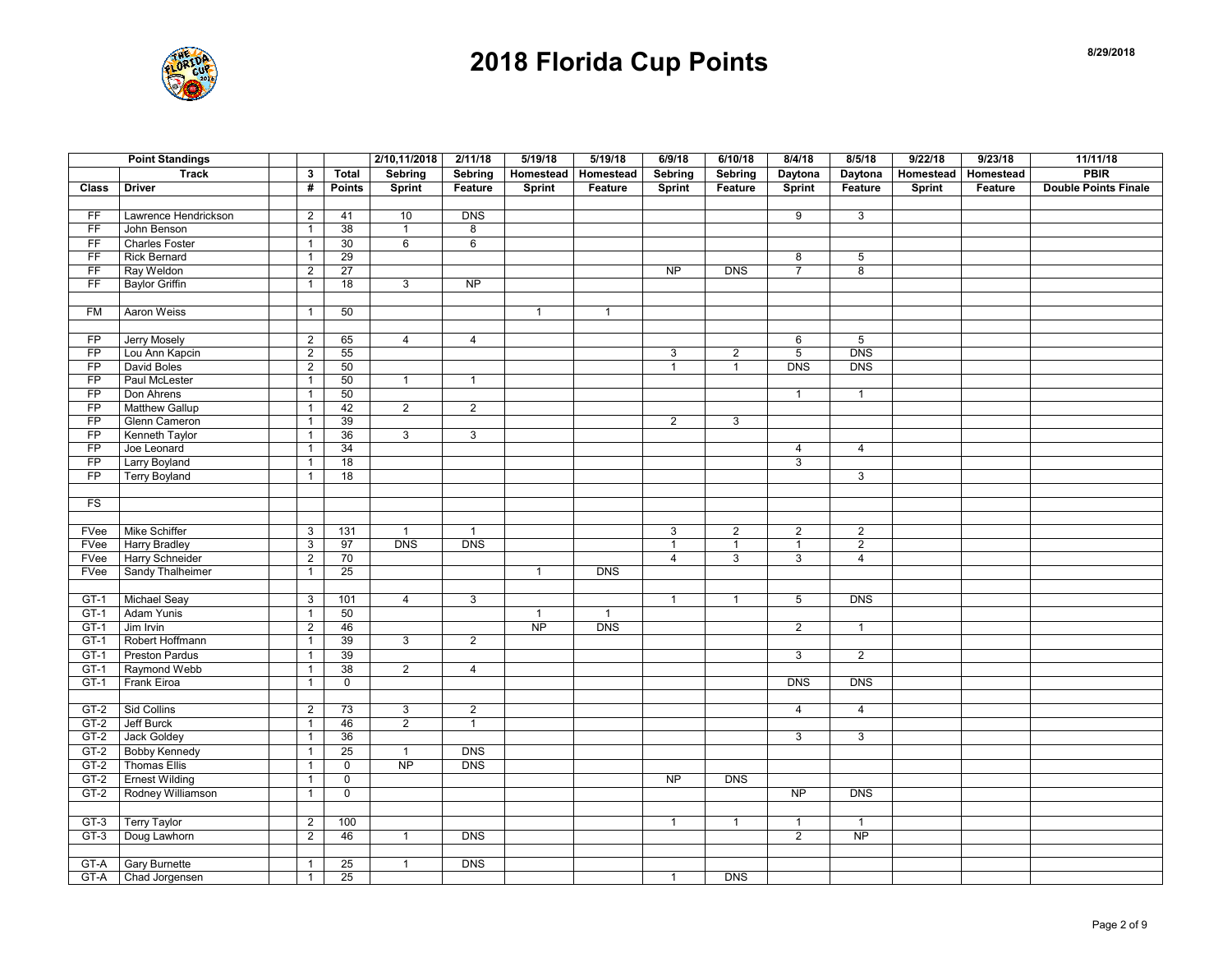

| <b>Track</b><br>Homestead<br>$\mathbf{3}$<br><b>Total</b><br>Sebring<br>Homestead<br>Daytona<br>Daytona<br><b>Homestead</b><br>Homestead<br>#<br><b>Double Points Finale</b><br><b>Driver</b><br><b>Points</b><br>Sprint<br>Feature<br>Sprint<br>Feature<br><b>Sprint</b><br>Feature<br>Sprint<br>Feature<br>Sprint<br>Feature<br><b>Class</b><br>$\overline{3}$<br>GT-A<br>Larry Corwin<br>18<br><b>DNS</b><br>$\mathbf{1}$<br>$GT-L$<br>Mickey Thompson<br>50<br>$\mathbf{1}$<br>$\mathbf{1}$<br>$\mathbf{1}$<br>$GT-T$<br>Randall Leonard<br>$\overline{25}$<br><b>DNS</b><br>$\overline{1}$<br>$\mathbf{1}$<br><b>NP</b><br>$\overline{HP}$<br><b>Gerald Wilcox</b><br>$\frac{1}{171}$<br>$\overline{2}$<br>4<br>$\mathbf{1}$<br>$\mathbf{1}$<br>$\mathbf{1}$<br>$\mathbf{1}$<br>$\mathbf{1}$<br>$\mathbf{1}$<br>HP<br>$\overline{2}$<br><b>DNS</b><br><b>DNS</b><br>Sam Seay<br>41<br>5<br>$\overline{1}$<br>$\overline{2}$<br>$\overline{HP}$<br>Don Loftis<br>39<br>3<br>$\overline{2}$<br>HP<br><b>Rick James</b><br>39<br>2<br>3<br>$\overline{2}$<br>Ken Francke<br><b>DNS</b><br>DNS<br>HP<br>$\overline{2}$<br>36<br>6<br>$\overline{2}$<br><b>DNS</b><br>Pat Simpson<br>25<br>HP<br>$\mathbf{1}$<br>$\mathbf{1}$<br>$\overline{2}$<br>HP<br>Tom Sterrett<br>$\mathbf{1}$<br>21<br>$\overline{HP}$<br>John Kish<br>$\overline{21}$<br>DNS<br>$\overline{2}$<br>$\overline{1}$<br>HP<br>Miki Moerwald<br>18<br>3<br>$\mathbf{1}$<br><b>DNS</b><br>HP<br>Dave Kanzler<br>17<br>$\overline{4}$<br>$\mathbf{1}$<br>$\overline{HP}$<br><b>Bob Hess</b><br>$\overline{17}$<br>$\overline{4}$<br><b>DNS</b><br>$\mathbf{1}$<br><b>ISE30</b><br><b>Brendan Granitsky</b><br>3<br>$\overline{2}$<br>$\overline{2}$<br><b>ITA</b><br>$\overline{4}$<br>146<br>6<br>8<br>5<br>$\overline{4}$<br>$\mathbf{1}$<br><b>ITA</b><br>$\overline{4}$<br>$\overline{5}$<br>$\overline{2}$<br>$\overline{5}$<br><b>Ernest Taylor</b><br>138<br>$\overline{4}$<br>$\mathbf{1}$<br>$\overline{7}$<br>$6\phantom{1}$<br>$\overline{7}$<br><b>ITA</b><br>David Johnson<br>$\overline{2}$<br>$\mathbf{1}$<br>100<br>$\mathbf{1}$<br>$\mathbf{1}$<br>$\mathbf{1}$<br><b>ITA</b><br>Peter Burris-Meyer<br>$\overline{2}$<br>$\overline{2}$<br>$\overline{2}$<br>80<br>$\overline{2}$<br>$\overline{4}$<br><b>Glen Vitale</b><br><b>ITA</b><br>$\overline{1}$<br>50<br>$\overline{1}$<br>$\overline{1}$<br><b>Harley Scuffil</b><br>39<br><b>ITA</b><br>$\mathbf{1}$<br>3<br>$\overline{2}$<br>Paul McNamara<br><b>ITA</b><br>37<br>$\overline{2}$<br>5<br>$\mathbf{1}$<br>Steven Elocati<br>36<br>3<br><b>ITA</b><br>3<br>$\mathbf{1}$<br><b>ITA</b><br>Ryan Wyatt<br>$\mathbf{1}$<br>35<br>$\overline{4}$<br>$\mathbf{3}$<br><b>ITA</b><br>Drake Burgoon<br>34<br>$\mathbf{1}$<br>5<br>3<br><b>Philip Adams</b><br>28<br>$\overline{5}$<br><b>ITA</b><br>8<br>$\mathbf{1}$<br>Jim Wise<br><b>ITA</b><br>26<br>$\overline{7}$<br>$\mathbf{1}$<br>9<br>Ken Mersereau<br>17<br><b>DNS</b><br><b>ITA</b><br>$\mathbf{1}$<br>$\overline{4}$<br>17<br><b>ITA</b><br>Rafael Sola<br>NP<br>$\overline{4}$<br>$\mathbf{1}$<br><b>Brian Costleigh</b><br>6<br><b>DNS</b><br><b>ITA</b><br>15<br>$\mathbf{1}$<br>James Smith<br><b>ITA</b><br>15<br>$\mathbf{1}$<br>6<br>dns<br>Michael Horn<br>84<br><b>ITB</b><br>$\overline{2}$<br>3<br>3<br>$\mathbf{1}$<br>$\mathbf{1}$<br>$\overline{I}$<br><b>Steve Ulbrik</b><br>50<br>$\mathbf{1}$<br>$\mathbf{1}$<br>$\mathbf{1}$<br>ITB<br>Mike McKomick<br>$\sqrt{2}$<br>42<br>$\overline{2}$<br>$\mathbf{1}$<br><b>ITB</b><br>17<br><b>DNS</b><br>Manny Forteza<br>$\mathbf{1}$<br>$\overline{4}$<br>16<br>$\overline{5}$<br><b>DNS</b><br>$\Pi$<br><b>Matthew Simmons</b><br>$\mathbf{1}$<br>$\overline{\text{ITC}}$<br><b>Mark Brackett</b><br>50<br>$\mathbf{1}$<br>$\mathbf{1}$<br>$\mathbf{1}$<br><b>ITC</b><br>James Bell<br>$\mathbf{1}$<br>50<br>$\mathbf{1}$<br>$\mathbf{1}$<br>50<br>$\overline{TC}$<br>Jeffrey Duncan<br>$\mathbf{1}$<br>$\mathbf{1}$<br>$\mathbf{1}$<br>Jim Waechter<br>$\overline{\text{ITC}}$<br>$\overline{2}$<br>42<br>$\overline{2}$<br>$\overline{2}$<br>$\overline{DNS}$<br>DNS<br>David Moye<br>$\overline{2}$<br>78<br>3<br>3<br>$\overline{2}$<br>$\overline{2}$<br>IT7 |     | <b>Point Standings</b> |              |    | 2/10,11/2018   | 2/11/18        | 5/19/18 | 5/19/18 | 6/9/18         | 6/10/18        | 8/4/18 | 8/5/18 | 9/22/18 | 9/23/18 | 11/11/18    |
|----------------------------------------------------------------------------------------------------------------------------------------------------------------------------------------------------------------------------------------------------------------------------------------------------------------------------------------------------------------------------------------------------------------------------------------------------------------------------------------------------------------------------------------------------------------------------------------------------------------------------------------------------------------------------------------------------------------------------------------------------------------------------------------------------------------------------------------------------------------------------------------------------------------------------------------------------------------------------------------------------------------------------------------------------------------------------------------------------------------------------------------------------------------------------------------------------------------------------------------------------------------------------------------------------------------------------------------------------------------------------------------------------------------------------------------------------------------------------------------------------------------------------------------------------------------------------------------------------------------------------------------------------------------------------------------------------------------------------------------------------------------------------------------------------------------------------------------------------------------------------------------------------------------------------------------------------------------------------------------------------------------------------------------------------------------------------------------------------------------------------------------------------------------------------------------------------------------------------------------------------------------------------------------------------------------------------------------------------------------------------------------------------------------------------------------------------------------------------------------------------------------------------------------------------------------------------------------------------------------------------------------------------------------------------------------------------------------------------------------------------------------------------------------------------------------------------------------------------------------------------------------------------------------------------------------------------------------------------------------------------------------------------------------------------------------------------------------------------------------------------------------------------------------------------------------------------------------------------------------------------------------------------------------------------------------------------------------------------------------------------------------------------------------------------------------------------------------------------------------------------------------------------------------------------------------------------------------------------------------------------------------------------------------------------------------------------------------------------------------------------------------------------------------------------------------------------------------------------------------------------------------------------------------------------------------------------------------------------------------------------------------------------------------------------------------------------------------------------------------------------------------------------------------------------------------------------------------------------------|-----|------------------------|--------------|----|----------------|----------------|---------|---------|----------------|----------------|--------|--------|---------|---------|-------------|
|                                                                                                                                                                                                                                                                                                                                                                                                                                                                                                                                                                                                                                                                                                                                                                                                                                                                                                                                                                                                                                                                                                                                                                                                                                                                                                                                                                                                                                                                                                                                                                                                                                                                                                                                                                                                                                                                                                                                                                                                                                                                                                                                                                                                                                                                                                                                                                                                                                                                                                                                                                                                                                                                                                                                                                                                                                                                                                                                                                                                                                                                                                                                                                                                                                                                                                                                                                                                                                                                                                                                                                                                                                                                                                                                                                                                                                                                                                                                                                                                                                                                                                                                                                                                                                  |     |                        |              |    | <b>Sebring</b> |                |         |         | <b>Sebring</b> | <b>Sebring</b> |        |        |         |         | <b>PBIR</b> |
|                                                                                                                                                                                                                                                                                                                                                                                                                                                                                                                                                                                                                                                                                                                                                                                                                                                                                                                                                                                                                                                                                                                                                                                                                                                                                                                                                                                                                                                                                                                                                                                                                                                                                                                                                                                                                                                                                                                                                                                                                                                                                                                                                                                                                                                                                                                                                                                                                                                                                                                                                                                                                                                                                                                                                                                                                                                                                                                                                                                                                                                                                                                                                                                                                                                                                                                                                                                                                                                                                                                                                                                                                                                                                                                                                                                                                                                                                                                                                                                                                                                                                                                                                                                                                                  |     |                        |              |    |                |                |         |         |                |                |        |        |         |         |             |
|                                                                                                                                                                                                                                                                                                                                                                                                                                                                                                                                                                                                                                                                                                                                                                                                                                                                                                                                                                                                                                                                                                                                                                                                                                                                                                                                                                                                                                                                                                                                                                                                                                                                                                                                                                                                                                                                                                                                                                                                                                                                                                                                                                                                                                                                                                                                                                                                                                                                                                                                                                                                                                                                                                                                                                                                                                                                                                                                                                                                                                                                                                                                                                                                                                                                                                                                                                                                                                                                                                                                                                                                                                                                                                                                                                                                                                                                                                                                                                                                                                                                                                                                                                                                                                  |     |                        |              |    |                |                |         |         |                |                |        |        |         |         |             |
|                                                                                                                                                                                                                                                                                                                                                                                                                                                                                                                                                                                                                                                                                                                                                                                                                                                                                                                                                                                                                                                                                                                                                                                                                                                                                                                                                                                                                                                                                                                                                                                                                                                                                                                                                                                                                                                                                                                                                                                                                                                                                                                                                                                                                                                                                                                                                                                                                                                                                                                                                                                                                                                                                                                                                                                                                                                                                                                                                                                                                                                                                                                                                                                                                                                                                                                                                                                                                                                                                                                                                                                                                                                                                                                                                                                                                                                                                                                                                                                                                                                                                                                                                                                                                                  |     |                        |              |    |                |                |         |         |                |                |        |        |         |         |             |
|                                                                                                                                                                                                                                                                                                                                                                                                                                                                                                                                                                                                                                                                                                                                                                                                                                                                                                                                                                                                                                                                                                                                                                                                                                                                                                                                                                                                                                                                                                                                                                                                                                                                                                                                                                                                                                                                                                                                                                                                                                                                                                                                                                                                                                                                                                                                                                                                                                                                                                                                                                                                                                                                                                                                                                                                                                                                                                                                                                                                                                                                                                                                                                                                                                                                                                                                                                                                                                                                                                                                                                                                                                                                                                                                                                                                                                                                                                                                                                                                                                                                                                                                                                                                                                  |     |                        |              |    |                |                |         |         |                |                |        |        |         |         |             |
|                                                                                                                                                                                                                                                                                                                                                                                                                                                                                                                                                                                                                                                                                                                                                                                                                                                                                                                                                                                                                                                                                                                                                                                                                                                                                                                                                                                                                                                                                                                                                                                                                                                                                                                                                                                                                                                                                                                                                                                                                                                                                                                                                                                                                                                                                                                                                                                                                                                                                                                                                                                                                                                                                                                                                                                                                                                                                                                                                                                                                                                                                                                                                                                                                                                                                                                                                                                                                                                                                                                                                                                                                                                                                                                                                                                                                                                                                                                                                                                                                                                                                                                                                                                                                                  |     |                        |              |    |                |                |         |         |                |                |        |        |         |         |             |
|                                                                                                                                                                                                                                                                                                                                                                                                                                                                                                                                                                                                                                                                                                                                                                                                                                                                                                                                                                                                                                                                                                                                                                                                                                                                                                                                                                                                                                                                                                                                                                                                                                                                                                                                                                                                                                                                                                                                                                                                                                                                                                                                                                                                                                                                                                                                                                                                                                                                                                                                                                                                                                                                                                                                                                                                                                                                                                                                                                                                                                                                                                                                                                                                                                                                                                                                                                                                                                                                                                                                                                                                                                                                                                                                                                                                                                                                                                                                                                                                                                                                                                                                                                                                                                  |     |                        |              |    |                |                |         |         |                |                |        |        |         |         |             |
|                                                                                                                                                                                                                                                                                                                                                                                                                                                                                                                                                                                                                                                                                                                                                                                                                                                                                                                                                                                                                                                                                                                                                                                                                                                                                                                                                                                                                                                                                                                                                                                                                                                                                                                                                                                                                                                                                                                                                                                                                                                                                                                                                                                                                                                                                                                                                                                                                                                                                                                                                                                                                                                                                                                                                                                                                                                                                                                                                                                                                                                                                                                                                                                                                                                                                                                                                                                                                                                                                                                                                                                                                                                                                                                                                                                                                                                                                                                                                                                                                                                                                                                                                                                                                                  |     |                        |              |    |                |                |         |         |                |                |        |        |         |         |             |
|                                                                                                                                                                                                                                                                                                                                                                                                                                                                                                                                                                                                                                                                                                                                                                                                                                                                                                                                                                                                                                                                                                                                                                                                                                                                                                                                                                                                                                                                                                                                                                                                                                                                                                                                                                                                                                                                                                                                                                                                                                                                                                                                                                                                                                                                                                                                                                                                                                                                                                                                                                                                                                                                                                                                                                                                                                                                                                                                                                                                                                                                                                                                                                                                                                                                                                                                                                                                                                                                                                                                                                                                                                                                                                                                                                                                                                                                                                                                                                                                                                                                                                                                                                                                                                  |     |                        |              |    |                |                |         |         |                |                |        |        |         |         |             |
|                                                                                                                                                                                                                                                                                                                                                                                                                                                                                                                                                                                                                                                                                                                                                                                                                                                                                                                                                                                                                                                                                                                                                                                                                                                                                                                                                                                                                                                                                                                                                                                                                                                                                                                                                                                                                                                                                                                                                                                                                                                                                                                                                                                                                                                                                                                                                                                                                                                                                                                                                                                                                                                                                                                                                                                                                                                                                                                                                                                                                                                                                                                                                                                                                                                                                                                                                                                                                                                                                                                                                                                                                                                                                                                                                                                                                                                                                                                                                                                                                                                                                                                                                                                                                                  |     |                        |              |    |                |                |         |         |                |                |        |        |         |         |             |
|                                                                                                                                                                                                                                                                                                                                                                                                                                                                                                                                                                                                                                                                                                                                                                                                                                                                                                                                                                                                                                                                                                                                                                                                                                                                                                                                                                                                                                                                                                                                                                                                                                                                                                                                                                                                                                                                                                                                                                                                                                                                                                                                                                                                                                                                                                                                                                                                                                                                                                                                                                                                                                                                                                                                                                                                                                                                                                                                                                                                                                                                                                                                                                                                                                                                                                                                                                                                                                                                                                                                                                                                                                                                                                                                                                                                                                                                                                                                                                                                                                                                                                                                                                                                                                  |     |                        |              |    |                |                |         |         |                |                |        |        |         |         |             |
|                                                                                                                                                                                                                                                                                                                                                                                                                                                                                                                                                                                                                                                                                                                                                                                                                                                                                                                                                                                                                                                                                                                                                                                                                                                                                                                                                                                                                                                                                                                                                                                                                                                                                                                                                                                                                                                                                                                                                                                                                                                                                                                                                                                                                                                                                                                                                                                                                                                                                                                                                                                                                                                                                                                                                                                                                                                                                                                                                                                                                                                                                                                                                                                                                                                                                                                                                                                                                                                                                                                                                                                                                                                                                                                                                                                                                                                                                                                                                                                                                                                                                                                                                                                                                                  |     |                        |              |    |                |                |         |         |                |                |        |        |         |         |             |
|                                                                                                                                                                                                                                                                                                                                                                                                                                                                                                                                                                                                                                                                                                                                                                                                                                                                                                                                                                                                                                                                                                                                                                                                                                                                                                                                                                                                                                                                                                                                                                                                                                                                                                                                                                                                                                                                                                                                                                                                                                                                                                                                                                                                                                                                                                                                                                                                                                                                                                                                                                                                                                                                                                                                                                                                                                                                                                                                                                                                                                                                                                                                                                                                                                                                                                                                                                                                                                                                                                                                                                                                                                                                                                                                                                                                                                                                                                                                                                                                                                                                                                                                                                                                                                  |     |                        |              |    |                |                |         |         |                |                |        |        |         |         |             |
|                                                                                                                                                                                                                                                                                                                                                                                                                                                                                                                                                                                                                                                                                                                                                                                                                                                                                                                                                                                                                                                                                                                                                                                                                                                                                                                                                                                                                                                                                                                                                                                                                                                                                                                                                                                                                                                                                                                                                                                                                                                                                                                                                                                                                                                                                                                                                                                                                                                                                                                                                                                                                                                                                                                                                                                                                                                                                                                                                                                                                                                                                                                                                                                                                                                                                                                                                                                                                                                                                                                                                                                                                                                                                                                                                                                                                                                                                                                                                                                                                                                                                                                                                                                                                                  |     |                        |              |    |                |                |         |         |                |                |        |        |         |         |             |
|                                                                                                                                                                                                                                                                                                                                                                                                                                                                                                                                                                                                                                                                                                                                                                                                                                                                                                                                                                                                                                                                                                                                                                                                                                                                                                                                                                                                                                                                                                                                                                                                                                                                                                                                                                                                                                                                                                                                                                                                                                                                                                                                                                                                                                                                                                                                                                                                                                                                                                                                                                                                                                                                                                                                                                                                                                                                                                                                                                                                                                                                                                                                                                                                                                                                                                                                                                                                                                                                                                                                                                                                                                                                                                                                                                                                                                                                                                                                                                                                                                                                                                                                                                                                                                  |     |                        |              |    |                |                |         |         |                |                |        |        |         |         |             |
|                                                                                                                                                                                                                                                                                                                                                                                                                                                                                                                                                                                                                                                                                                                                                                                                                                                                                                                                                                                                                                                                                                                                                                                                                                                                                                                                                                                                                                                                                                                                                                                                                                                                                                                                                                                                                                                                                                                                                                                                                                                                                                                                                                                                                                                                                                                                                                                                                                                                                                                                                                                                                                                                                                                                                                                                                                                                                                                                                                                                                                                                                                                                                                                                                                                                                                                                                                                                                                                                                                                                                                                                                                                                                                                                                                                                                                                                                                                                                                                                                                                                                                                                                                                                                                  |     |                        |              |    |                |                |         |         |                |                |        |        |         |         |             |
|                                                                                                                                                                                                                                                                                                                                                                                                                                                                                                                                                                                                                                                                                                                                                                                                                                                                                                                                                                                                                                                                                                                                                                                                                                                                                                                                                                                                                                                                                                                                                                                                                                                                                                                                                                                                                                                                                                                                                                                                                                                                                                                                                                                                                                                                                                                                                                                                                                                                                                                                                                                                                                                                                                                                                                                                                                                                                                                                                                                                                                                                                                                                                                                                                                                                                                                                                                                                                                                                                                                                                                                                                                                                                                                                                                                                                                                                                                                                                                                                                                                                                                                                                                                                                                  |     |                        |              |    |                |                |         |         |                |                |        |        |         |         |             |
|                                                                                                                                                                                                                                                                                                                                                                                                                                                                                                                                                                                                                                                                                                                                                                                                                                                                                                                                                                                                                                                                                                                                                                                                                                                                                                                                                                                                                                                                                                                                                                                                                                                                                                                                                                                                                                                                                                                                                                                                                                                                                                                                                                                                                                                                                                                                                                                                                                                                                                                                                                                                                                                                                                                                                                                                                                                                                                                                                                                                                                                                                                                                                                                                                                                                                                                                                                                                                                                                                                                                                                                                                                                                                                                                                                                                                                                                                                                                                                                                                                                                                                                                                                                                                                  |     |                        |              |    |                |                |         |         |                |                |        |        |         |         |             |
|                                                                                                                                                                                                                                                                                                                                                                                                                                                                                                                                                                                                                                                                                                                                                                                                                                                                                                                                                                                                                                                                                                                                                                                                                                                                                                                                                                                                                                                                                                                                                                                                                                                                                                                                                                                                                                                                                                                                                                                                                                                                                                                                                                                                                                                                                                                                                                                                                                                                                                                                                                                                                                                                                                                                                                                                                                                                                                                                                                                                                                                                                                                                                                                                                                                                                                                                                                                                                                                                                                                                                                                                                                                                                                                                                                                                                                                                                                                                                                                                                                                                                                                                                                                                                                  |     |                        |              |    |                |                |         |         |                |                |        |        |         |         |             |
|                                                                                                                                                                                                                                                                                                                                                                                                                                                                                                                                                                                                                                                                                                                                                                                                                                                                                                                                                                                                                                                                                                                                                                                                                                                                                                                                                                                                                                                                                                                                                                                                                                                                                                                                                                                                                                                                                                                                                                                                                                                                                                                                                                                                                                                                                                                                                                                                                                                                                                                                                                                                                                                                                                                                                                                                                                                                                                                                                                                                                                                                                                                                                                                                                                                                                                                                                                                                                                                                                                                                                                                                                                                                                                                                                                                                                                                                                                                                                                                                                                                                                                                                                                                                                                  |     |                        |              |    |                |                |         |         |                |                |        |        |         |         |             |
|                                                                                                                                                                                                                                                                                                                                                                                                                                                                                                                                                                                                                                                                                                                                                                                                                                                                                                                                                                                                                                                                                                                                                                                                                                                                                                                                                                                                                                                                                                                                                                                                                                                                                                                                                                                                                                                                                                                                                                                                                                                                                                                                                                                                                                                                                                                                                                                                                                                                                                                                                                                                                                                                                                                                                                                                                                                                                                                                                                                                                                                                                                                                                                                                                                                                                                                                                                                                                                                                                                                                                                                                                                                                                                                                                                                                                                                                                                                                                                                                                                                                                                                                                                                                                                  |     |                        |              |    |                |                |         |         |                |                |        |        |         |         |             |
|                                                                                                                                                                                                                                                                                                                                                                                                                                                                                                                                                                                                                                                                                                                                                                                                                                                                                                                                                                                                                                                                                                                                                                                                                                                                                                                                                                                                                                                                                                                                                                                                                                                                                                                                                                                                                                                                                                                                                                                                                                                                                                                                                                                                                                                                                                                                                                                                                                                                                                                                                                                                                                                                                                                                                                                                                                                                                                                                                                                                                                                                                                                                                                                                                                                                                                                                                                                                                                                                                                                                                                                                                                                                                                                                                                                                                                                                                                                                                                                                                                                                                                                                                                                                                                  |     |                        |              |    |                |                |         |         |                |                |        |        |         |         |             |
|                                                                                                                                                                                                                                                                                                                                                                                                                                                                                                                                                                                                                                                                                                                                                                                                                                                                                                                                                                                                                                                                                                                                                                                                                                                                                                                                                                                                                                                                                                                                                                                                                                                                                                                                                                                                                                                                                                                                                                                                                                                                                                                                                                                                                                                                                                                                                                                                                                                                                                                                                                                                                                                                                                                                                                                                                                                                                                                                                                                                                                                                                                                                                                                                                                                                                                                                                                                                                                                                                                                                                                                                                                                                                                                                                                                                                                                                                                                                                                                                                                                                                                                                                                                                                                  |     |                        |              |    |                |                |         |         |                |                |        |        |         |         |             |
|                                                                                                                                                                                                                                                                                                                                                                                                                                                                                                                                                                                                                                                                                                                                                                                                                                                                                                                                                                                                                                                                                                                                                                                                                                                                                                                                                                                                                                                                                                                                                                                                                                                                                                                                                                                                                                                                                                                                                                                                                                                                                                                                                                                                                                                                                                                                                                                                                                                                                                                                                                                                                                                                                                                                                                                                                                                                                                                                                                                                                                                                                                                                                                                                                                                                                                                                                                                                                                                                                                                                                                                                                                                                                                                                                                                                                                                                                                                                                                                                                                                                                                                                                                                                                                  |     |                        |              |    |                |                |         |         |                |                |        |        |         |         |             |
|                                                                                                                                                                                                                                                                                                                                                                                                                                                                                                                                                                                                                                                                                                                                                                                                                                                                                                                                                                                                                                                                                                                                                                                                                                                                                                                                                                                                                                                                                                                                                                                                                                                                                                                                                                                                                                                                                                                                                                                                                                                                                                                                                                                                                                                                                                                                                                                                                                                                                                                                                                                                                                                                                                                                                                                                                                                                                                                                                                                                                                                                                                                                                                                                                                                                                                                                                                                                                                                                                                                                                                                                                                                                                                                                                                                                                                                                                                                                                                                                                                                                                                                                                                                                                                  |     |                        |              |    |                |                |         |         |                |                |        |        |         |         |             |
|                                                                                                                                                                                                                                                                                                                                                                                                                                                                                                                                                                                                                                                                                                                                                                                                                                                                                                                                                                                                                                                                                                                                                                                                                                                                                                                                                                                                                                                                                                                                                                                                                                                                                                                                                                                                                                                                                                                                                                                                                                                                                                                                                                                                                                                                                                                                                                                                                                                                                                                                                                                                                                                                                                                                                                                                                                                                                                                                                                                                                                                                                                                                                                                                                                                                                                                                                                                                                                                                                                                                                                                                                                                                                                                                                                                                                                                                                                                                                                                                                                                                                                                                                                                                                                  |     |                        |              |    |                |                |         |         |                |                |        |        |         |         |             |
|                                                                                                                                                                                                                                                                                                                                                                                                                                                                                                                                                                                                                                                                                                                                                                                                                                                                                                                                                                                                                                                                                                                                                                                                                                                                                                                                                                                                                                                                                                                                                                                                                                                                                                                                                                                                                                                                                                                                                                                                                                                                                                                                                                                                                                                                                                                                                                                                                                                                                                                                                                                                                                                                                                                                                                                                                                                                                                                                                                                                                                                                                                                                                                                                                                                                                                                                                                                                                                                                                                                                                                                                                                                                                                                                                                                                                                                                                                                                                                                                                                                                                                                                                                                                                                  |     |                        |              |    |                |                |         |         |                |                |        |        |         |         |             |
|                                                                                                                                                                                                                                                                                                                                                                                                                                                                                                                                                                                                                                                                                                                                                                                                                                                                                                                                                                                                                                                                                                                                                                                                                                                                                                                                                                                                                                                                                                                                                                                                                                                                                                                                                                                                                                                                                                                                                                                                                                                                                                                                                                                                                                                                                                                                                                                                                                                                                                                                                                                                                                                                                                                                                                                                                                                                                                                                                                                                                                                                                                                                                                                                                                                                                                                                                                                                                                                                                                                                                                                                                                                                                                                                                                                                                                                                                                                                                                                                                                                                                                                                                                                                                                  |     |                        |              |    |                |                |         |         |                |                |        |        |         |         |             |
|                                                                                                                                                                                                                                                                                                                                                                                                                                                                                                                                                                                                                                                                                                                                                                                                                                                                                                                                                                                                                                                                                                                                                                                                                                                                                                                                                                                                                                                                                                                                                                                                                                                                                                                                                                                                                                                                                                                                                                                                                                                                                                                                                                                                                                                                                                                                                                                                                                                                                                                                                                                                                                                                                                                                                                                                                                                                                                                                                                                                                                                                                                                                                                                                                                                                                                                                                                                                                                                                                                                                                                                                                                                                                                                                                                                                                                                                                                                                                                                                                                                                                                                                                                                                                                  |     |                        |              |    |                |                |         |         |                |                |        |        |         |         |             |
|                                                                                                                                                                                                                                                                                                                                                                                                                                                                                                                                                                                                                                                                                                                                                                                                                                                                                                                                                                                                                                                                                                                                                                                                                                                                                                                                                                                                                                                                                                                                                                                                                                                                                                                                                                                                                                                                                                                                                                                                                                                                                                                                                                                                                                                                                                                                                                                                                                                                                                                                                                                                                                                                                                                                                                                                                                                                                                                                                                                                                                                                                                                                                                                                                                                                                                                                                                                                                                                                                                                                                                                                                                                                                                                                                                                                                                                                                                                                                                                                                                                                                                                                                                                                                                  |     |                        |              |    |                |                |         |         |                |                |        |        |         |         |             |
|                                                                                                                                                                                                                                                                                                                                                                                                                                                                                                                                                                                                                                                                                                                                                                                                                                                                                                                                                                                                                                                                                                                                                                                                                                                                                                                                                                                                                                                                                                                                                                                                                                                                                                                                                                                                                                                                                                                                                                                                                                                                                                                                                                                                                                                                                                                                                                                                                                                                                                                                                                                                                                                                                                                                                                                                                                                                                                                                                                                                                                                                                                                                                                                                                                                                                                                                                                                                                                                                                                                                                                                                                                                                                                                                                                                                                                                                                                                                                                                                                                                                                                                                                                                                                                  |     |                        |              |    |                |                |         |         |                |                |        |        |         |         |             |
|                                                                                                                                                                                                                                                                                                                                                                                                                                                                                                                                                                                                                                                                                                                                                                                                                                                                                                                                                                                                                                                                                                                                                                                                                                                                                                                                                                                                                                                                                                                                                                                                                                                                                                                                                                                                                                                                                                                                                                                                                                                                                                                                                                                                                                                                                                                                                                                                                                                                                                                                                                                                                                                                                                                                                                                                                                                                                                                                                                                                                                                                                                                                                                                                                                                                                                                                                                                                                                                                                                                                                                                                                                                                                                                                                                                                                                                                                                                                                                                                                                                                                                                                                                                                                                  |     |                        |              |    |                |                |         |         |                |                |        |        |         |         |             |
|                                                                                                                                                                                                                                                                                                                                                                                                                                                                                                                                                                                                                                                                                                                                                                                                                                                                                                                                                                                                                                                                                                                                                                                                                                                                                                                                                                                                                                                                                                                                                                                                                                                                                                                                                                                                                                                                                                                                                                                                                                                                                                                                                                                                                                                                                                                                                                                                                                                                                                                                                                                                                                                                                                                                                                                                                                                                                                                                                                                                                                                                                                                                                                                                                                                                                                                                                                                                                                                                                                                                                                                                                                                                                                                                                                                                                                                                                                                                                                                                                                                                                                                                                                                                                                  |     |                        |              |    |                |                |         |         |                |                |        |        |         |         |             |
|                                                                                                                                                                                                                                                                                                                                                                                                                                                                                                                                                                                                                                                                                                                                                                                                                                                                                                                                                                                                                                                                                                                                                                                                                                                                                                                                                                                                                                                                                                                                                                                                                                                                                                                                                                                                                                                                                                                                                                                                                                                                                                                                                                                                                                                                                                                                                                                                                                                                                                                                                                                                                                                                                                                                                                                                                                                                                                                                                                                                                                                                                                                                                                                                                                                                                                                                                                                                                                                                                                                                                                                                                                                                                                                                                                                                                                                                                                                                                                                                                                                                                                                                                                                                                                  |     |                        |              |    |                |                |         |         |                |                |        |        |         |         |             |
|                                                                                                                                                                                                                                                                                                                                                                                                                                                                                                                                                                                                                                                                                                                                                                                                                                                                                                                                                                                                                                                                                                                                                                                                                                                                                                                                                                                                                                                                                                                                                                                                                                                                                                                                                                                                                                                                                                                                                                                                                                                                                                                                                                                                                                                                                                                                                                                                                                                                                                                                                                                                                                                                                                                                                                                                                                                                                                                                                                                                                                                                                                                                                                                                                                                                                                                                                                                                                                                                                                                                                                                                                                                                                                                                                                                                                                                                                                                                                                                                                                                                                                                                                                                                                                  |     |                        |              |    |                |                |         |         |                |                |        |        |         |         |             |
|                                                                                                                                                                                                                                                                                                                                                                                                                                                                                                                                                                                                                                                                                                                                                                                                                                                                                                                                                                                                                                                                                                                                                                                                                                                                                                                                                                                                                                                                                                                                                                                                                                                                                                                                                                                                                                                                                                                                                                                                                                                                                                                                                                                                                                                                                                                                                                                                                                                                                                                                                                                                                                                                                                                                                                                                                                                                                                                                                                                                                                                                                                                                                                                                                                                                                                                                                                                                                                                                                                                                                                                                                                                                                                                                                                                                                                                                                                                                                                                                                                                                                                                                                                                                                                  |     |                        |              |    |                |                |         |         |                |                |        |        |         |         |             |
|                                                                                                                                                                                                                                                                                                                                                                                                                                                                                                                                                                                                                                                                                                                                                                                                                                                                                                                                                                                                                                                                                                                                                                                                                                                                                                                                                                                                                                                                                                                                                                                                                                                                                                                                                                                                                                                                                                                                                                                                                                                                                                                                                                                                                                                                                                                                                                                                                                                                                                                                                                                                                                                                                                                                                                                                                                                                                                                                                                                                                                                                                                                                                                                                                                                                                                                                                                                                                                                                                                                                                                                                                                                                                                                                                                                                                                                                                                                                                                                                                                                                                                                                                                                                                                  |     |                        |              |    |                |                |         |         |                |                |        |        |         |         |             |
|                                                                                                                                                                                                                                                                                                                                                                                                                                                                                                                                                                                                                                                                                                                                                                                                                                                                                                                                                                                                                                                                                                                                                                                                                                                                                                                                                                                                                                                                                                                                                                                                                                                                                                                                                                                                                                                                                                                                                                                                                                                                                                                                                                                                                                                                                                                                                                                                                                                                                                                                                                                                                                                                                                                                                                                                                                                                                                                                                                                                                                                                                                                                                                                                                                                                                                                                                                                                                                                                                                                                                                                                                                                                                                                                                                                                                                                                                                                                                                                                                                                                                                                                                                                                                                  |     |                        |              |    |                |                |         |         |                |                |        |        |         |         |             |
|                                                                                                                                                                                                                                                                                                                                                                                                                                                                                                                                                                                                                                                                                                                                                                                                                                                                                                                                                                                                                                                                                                                                                                                                                                                                                                                                                                                                                                                                                                                                                                                                                                                                                                                                                                                                                                                                                                                                                                                                                                                                                                                                                                                                                                                                                                                                                                                                                                                                                                                                                                                                                                                                                                                                                                                                                                                                                                                                                                                                                                                                                                                                                                                                                                                                                                                                                                                                                                                                                                                                                                                                                                                                                                                                                                                                                                                                                                                                                                                                                                                                                                                                                                                                                                  |     |                        |              |    |                |                |         |         |                |                |        |        |         |         |             |
|                                                                                                                                                                                                                                                                                                                                                                                                                                                                                                                                                                                                                                                                                                                                                                                                                                                                                                                                                                                                                                                                                                                                                                                                                                                                                                                                                                                                                                                                                                                                                                                                                                                                                                                                                                                                                                                                                                                                                                                                                                                                                                                                                                                                                                                                                                                                                                                                                                                                                                                                                                                                                                                                                                                                                                                                                                                                                                                                                                                                                                                                                                                                                                                                                                                                                                                                                                                                                                                                                                                                                                                                                                                                                                                                                                                                                                                                                                                                                                                                                                                                                                                                                                                                                                  |     |                        |              |    |                |                |         |         |                |                |        |        |         |         |             |
|                                                                                                                                                                                                                                                                                                                                                                                                                                                                                                                                                                                                                                                                                                                                                                                                                                                                                                                                                                                                                                                                                                                                                                                                                                                                                                                                                                                                                                                                                                                                                                                                                                                                                                                                                                                                                                                                                                                                                                                                                                                                                                                                                                                                                                                                                                                                                                                                                                                                                                                                                                                                                                                                                                                                                                                                                                                                                                                                                                                                                                                                                                                                                                                                                                                                                                                                                                                                                                                                                                                                                                                                                                                                                                                                                                                                                                                                                                                                                                                                                                                                                                                                                                                                                                  |     |                        |              |    |                |                |         |         |                |                |        |        |         |         |             |
|                                                                                                                                                                                                                                                                                                                                                                                                                                                                                                                                                                                                                                                                                                                                                                                                                                                                                                                                                                                                                                                                                                                                                                                                                                                                                                                                                                                                                                                                                                                                                                                                                                                                                                                                                                                                                                                                                                                                                                                                                                                                                                                                                                                                                                                                                                                                                                                                                                                                                                                                                                                                                                                                                                                                                                                                                                                                                                                                                                                                                                                                                                                                                                                                                                                                                                                                                                                                                                                                                                                                                                                                                                                                                                                                                                                                                                                                                                                                                                                                                                                                                                                                                                                                                                  |     |                        |              |    |                |                |         |         |                |                |        |        |         |         |             |
|                                                                                                                                                                                                                                                                                                                                                                                                                                                                                                                                                                                                                                                                                                                                                                                                                                                                                                                                                                                                                                                                                                                                                                                                                                                                                                                                                                                                                                                                                                                                                                                                                                                                                                                                                                                                                                                                                                                                                                                                                                                                                                                                                                                                                                                                                                                                                                                                                                                                                                                                                                                                                                                                                                                                                                                                                                                                                                                                                                                                                                                                                                                                                                                                                                                                                                                                                                                                                                                                                                                                                                                                                                                                                                                                                                                                                                                                                                                                                                                                                                                                                                                                                                                                                                  |     |                        |              |    |                |                |         |         |                |                |        |        |         |         |             |
|                                                                                                                                                                                                                                                                                                                                                                                                                                                                                                                                                                                                                                                                                                                                                                                                                                                                                                                                                                                                                                                                                                                                                                                                                                                                                                                                                                                                                                                                                                                                                                                                                                                                                                                                                                                                                                                                                                                                                                                                                                                                                                                                                                                                                                                                                                                                                                                                                                                                                                                                                                                                                                                                                                                                                                                                                                                                                                                                                                                                                                                                                                                                                                                                                                                                                                                                                                                                                                                                                                                                                                                                                                                                                                                                                                                                                                                                                                                                                                                                                                                                                                                                                                                                                                  |     |                        |              |    |                |                |         |         |                |                |        |        |         |         |             |
|                                                                                                                                                                                                                                                                                                                                                                                                                                                                                                                                                                                                                                                                                                                                                                                                                                                                                                                                                                                                                                                                                                                                                                                                                                                                                                                                                                                                                                                                                                                                                                                                                                                                                                                                                                                                                                                                                                                                                                                                                                                                                                                                                                                                                                                                                                                                                                                                                                                                                                                                                                                                                                                                                                                                                                                                                                                                                                                                                                                                                                                                                                                                                                                                                                                                                                                                                                                                                                                                                                                                                                                                                                                                                                                                                                                                                                                                                                                                                                                                                                                                                                                                                                                                                                  |     |                        |              |    |                |                |         |         |                |                |        |        |         |         |             |
|                                                                                                                                                                                                                                                                                                                                                                                                                                                                                                                                                                                                                                                                                                                                                                                                                                                                                                                                                                                                                                                                                                                                                                                                                                                                                                                                                                                                                                                                                                                                                                                                                                                                                                                                                                                                                                                                                                                                                                                                                                                                                                                                                                                                                                                                                                                                                                                                                                                                                                                                                                                                                                                                                                                                                                                                                                                                                                                                                                                                                                                                                                                                                                                                                                                                                                                                                                                                                                                                                                                                                                                                                                                                                                                                                                                                                                                                                                                                                                                                                                                                                                                                                                                                                                  |     |                        |              |    |                |                |         |         |                |                |        |        |         |         |             |
|                                                                                                                                                                                                                                                                                                                                                                                                                                                                                                                                                                                                                                                                                                                                                                                                                                                                                                                                                                                                                                                                                                                                                                                                                                                                                                                                                                                                                                                                                                                                                                                                                                                                                                                                                                                                                                                                                                                                                                                                                                                                                                                                                                                                                                                                                                                                                                                                                                                                                                                                                                                                                                                                                                                                                                                                                                                                                                                                                                                                                                                                                                                                                                                                                                                                                                                                                                                                                                                                                                                                                                                                                                                                                                                                                                                                                                                                                                                                                                                                                                                                                                                                                                                                                                  |     |                        |              |    |                |                |         |         |                |                |        |        |         |         |             |
|                                                                                                                                                                                                                                                                                                                                                                                                                                                                                                                                                                                                                                                                                                                                                                                                                                                                                                                                                                                                                                                                                                                                                                                                                                                                                                                                                                                                                                                                                                                                                                                                                                                                                                                                                                                                                                                                                                                                                                                                                                                                                                                                                                                                                                                                                                                                                                                                                                                                                                                                                                                                                                                                                                                                                                                                                                                                                                                                                                                                                                                                                                                                                                                                                                                                                                                                                                                                                                                                                                                                                                                                                                                                                                                                                                                                                                                                                                                                                                                                                                                                                                                                                                                                                                  |     |                        |              |    |                |                |         |         |                |                |        |        |         |         |             |
|                                                                                                                                                                                                                                                                                                                                                                                                                                                                                                                                                                                                                                                                                                                                                                                                                                                                                                                                                                                                                                                                                                                                                                                                                                                                                                                                                                                                                                                                                                                                                                                                                                                                                                                                                                                                                                                                                                                                                                                                                                                                                                                                                                                                                                                                                                                                                                                                                                                                                                                                                                                                                                                                                                                                                                                                                                                                                                                                                                                                                                                                                                                                                                                                                                                                                                                                                                                                                                                                                                                                                                                                                                                                                                                                                                                                                                                                                                                                                                                                                                                                                                                                                                                                                                  |     |                        |              |    |                |                |         |         |                |                |        |        |         |         |             |
|                                                                                                                                                                                                                                                                                                                                                                                                                                                                                                                                                                                                                                                                                                                                                                                                                                                                                                                                                                                                                                                                                                                                                                                                                                                                                                                                                                                                                                                                                                                                                                                                                                                                                                                                                                                                                                                                                                                                                                                                                                                                                                                                                                                                                                                                                                                                                                                                                                                                                                                                                                                                                                                                                                                                                                                                                                                                                                                                                                                                                                                                                                                                                                                                                                                                                                                                                                                                                                                                                                                                                                                                                                                                                                                                                                                                                                                                                                                                                                                                                                                                                                                                                                                                                                  |     |                        |              |    |                |                |         |         |                |                |        |        |         |         |             |
|                                                                                                                                                                                                                                                                                                                                                                                                                                                                                                                                                                                                                                                                                                                                                                                                                                                                                                                                                                                                                                                                                                                                                                                                                                                                                                                                                                                                                                                                                                                                                                                                                                                                                                                                                                                                                                                                                                                                                                                                                                                                                                                                                                                                                                                                                                                                                                                                                                                                                                                                                                                                                                                                                                                                                                                                                                                                                                                                                                                                                                                                                                                                                                                                                                                                                                                                                                                                                                                                                                                                                                                                                                                                                                                                                                                                                                                                                                                                                                                                                                                                                                                                                                                                                                  |     |                        |              |    |                |                |         |         |                |                |        |        |         |         |             |
|                                                                                                                                                                                                                                                                                                                                                                                                                                                                                                                                                                                                                                                                                                                                                                                                                                                                                                                                                                                                                                                                                                                                                                                                                                                                                                                                                                                                                                                                                                                                                                                                                                                                                                                                                                                                                                                                                                                                                                                                                                                                                                                                                                                                                                                                                                                                                                                                                                                                                                                                                                                                                                                                                                                                                                                                                                                                                                                                                                                                                                                                                                                                                                                                                                                                                                                                                                                                                                                                                                                                                                                                                                                                                                                                                                                                                                                                                                                                                                                                                                                                                                                                                                                                                                  |     |                        |              |    |                |                |         |         |                |                |        |        |         |         |             |
|                                                                                                                                                                                                                                                                                                                                                                                                                                                                                                                                                                                                                                                                                                                                                                                                                                                                                                                                                                                                                                                                                                                                                                                                                                                                                                                                                                                                                                                                                                                                                                                                                                                                                                                                                                                                                                                                                                                                                                                                                                                                                                                                                                                                                                                                                                                                                                                                                                                                                                                                                                                                                                                                                                                                                                                                                                                                                                                                                                                                                                                                                                                                                                                                                                                                                                                                                                                                                                                                                                                                                                                                                                                                                                                                                                                                                                                                                                                                                                                                                                                                                                                                                                                                                                  |     |                        |              |    |                |                |         |         |                |                |        |        |         |         |             |
|                                                                                                                                                                                                                                                                                                                                                                                                                                                                                                                                                                                                                                                                                                                                                                                                                                                                                                                                                                                                                                                                                                                                                                                                                                                                                                                                                                                                                                                                                                                                                                                                                                                                                                                                                                                                                                                                                                                                                                                                                                                                                                                                                                                                                                                                                                                                                                                                                                                                                                                                                                                                                                                                                                                                                                                                                                                                                                                                                                                                                                                                                                                                                                                                                                                                                                                                                                                                                                                                                                                                                                                                                                                                                                                                                                                                                                                                                                                                                                                                                                                                                                                                                                                                                                  |     |                        |              |    |                |                |         |         |                |                |        |        |         |         |             |
|                                                                                                                                                                                                                                                                                                                                                                                                                                                                                                                                                                                                                                                                                                                                                                                                                                                                                                                                                                                                                                                                                                                                                                                                                                                                                                                                                                                                                                                                                                                                                                                                                                                                                                                                                                                                                                                                                                                                                                                                                                                                                                                                                                                                                                                                                                                                                                                                                                                                                                                                                                                                                                                                                                                                                                                                                                                                                                                                                                                                                                                                                                                                                                                                                                                                                                                                                                                                                                                                                                                                                                                                                                                                                                                                                                                                                                                                                                                                                                                                                                                                                                                                                                                                                                  | IT7 | <b>Brian Moye</b>      | $\mathbf{1}$ | 50 | $\overline{1}$ | $\overline{1}$ |         |         |                |                |        |        |         |         |             |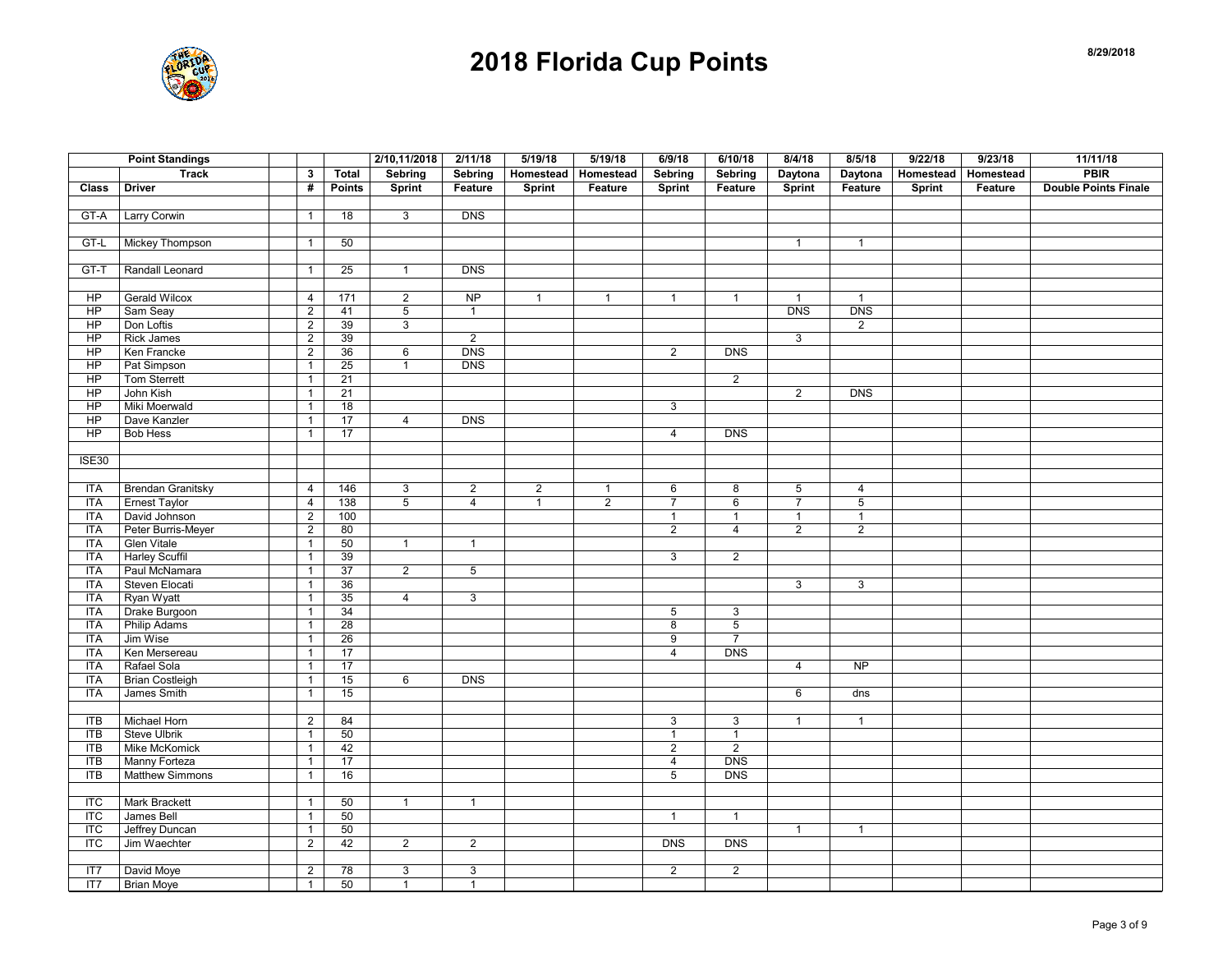

|                | <b>Point Standings</b>  |                |                 | 2/10,11/2018   | 2/11/18         | 5/19/18        | 5/19/18        | 6/9/18         | 6/10/18          | 8/4/18         | 8/5/18         | 9/22/18   | 9/23/18   | 11/11/18                    |
|----------------|-------------------------|----------------|-----------------|----------------|-----------------|----------------|----------------|----------------|------------------|----------------|----------------|-----------|-----------|-----------------------------|
|                | <b>Track</b>            | 3              | <b>Total</b>    | Sebring        | Sebring         | Homestead      | Homestead      | Sebring        | Sebring          | Daytona        | Daytona        | Homestead | Homestead | PBIR                        |
| Class          | <b>Driver</b>           | #              | <b>Points</b>   | <b>Sprint</b>  | Feature         | Sprint         | Feature        | Sprint         | Feature          | Sprint         | Feature        | Sprint    | Feature   | <b>Double Points Finale</b> |
|                |                         |                |                 |                |                 |                |                |                |                  |                |                |           |           |                             |
| IT7            | John Morrison           | $\mathbf{1}$   | 50              |                |                 | $\mathbf{1}$   | $\mathbf{1}$   |                |                  |                |                |           |           |                             |
| IT7            | Eric Moye               | $\mathbf{1}$   | 50              |                |                 |                |                | $\mathbf{1}$   | $\mathbf{1}$     |                |                |           |           |                             |
| IT7            | Lon Carey               | $\mathbf{1}$   | 42              | $\overline{2}$ | $\overline{2}$  |                |                |                |                  |                |                |           |           |                             |
| IT7            | Kenneth Walters         | $\mathbf{1}$   | 18              |                |                 |                |                | $\mathbf{3}$   | <b>DNS</b>       |                |                |           |           |                             |
|                |                         |                |                 |                |                 |                |                |                |                  |                |                |           |           |                             |
| <b>ITO</b>     | Chris Di Marco          | $\mathbf{1}$   | 50              | $\mathbf{1}$   | $\mathbf{1}$    |                |                |                |                  |                |                |           |           |                             |
|                |                         |                |                 |                |                 |                |                |                |                  |                |                |           |           |                             |
| <b>ITR</b>     | <b>Steve Saney</b>      | 3              | 121             |                |                 | $\mathbf{1}$   | $\mathbf{1}$   | $\mathbf{1}$   | $\overline{2}$   | $\mathbf{1}$   | NP             |           |           |                             |
| <b>ITR</b>     | Jose De Las Casas       | $\mathsf 3$    | 113             | $\mathbf{1}$   | <b>DNS</b>      | $\overline{2}$ | $\overline{2}$ |                |                  | $\overline{2}$ | $\mathbf{1}$   |           |           |                             |
| <b>ITR</b>     | Ed Weiner               | $\mathbf{1}$   | 39              |                |                 |                |                |                |                  | 3              | $\overline{2}$ |           |           |                             |
| <b>ITR</b>     | <b>Mark Luaces</b>      | $\mathbf{1}$   | 25              |                |                 |                |                | NP             | $\mathbf{1}$     |                |                |           |           |                             |
|                |                         |                |                 |                |                 |                |                |                |                  |                |                |           |           |                             |
| $\overline{1}$ | <b>Bruce Andersen</b>   | $\overline{4}$ | 142             | $\mathbf{1}$   | $\overline{2}$  | $\overline{1}$ | $\mathbf{1}$   | $\overline{2}$ | $\mathbf{1}$     | <b>NP</b>      | <b>DNS</b>     |           |           |                             |
| <b>ITS</b>     | Mark Paterniti          | $\mathsf 3$    | 126             | 3              | $5\phantom{.0}$ |                |                | 5              | $\sqrt{5}$       | $\overline{2}$ | 3              |           |           |                             |
| $\overline{1}$ | Meno Akarjalian         | $\overline{2}$ | 85              | $\overline{2}$ | 3               |                |                |                |                  | $\mathbf{1}$   | $\overline{2}$ |           |           |                             |
| <b>ITS</b>     | Luis Millares           | $\mathbf{3}$   | 83              |                |                 | $\overline{2}$ | $\overline{2}$ | 13             | 12               | 9              | $\overline{7}$ |           |           |                             |
| <b>ITS</b>     | <b>Alfonso Ruiz</b>     | $\overline{2}$ | 54              | $\overline{4}$ | $\overline{2}$  | $\overline{3}$ |                |                |                  |                |                |           |           |                             |
| <b>ITS</b>     | Dale Ford               | $\sqrt{3}$     | 53              | <b>DNS</b>     | 11              |                |                | 15             | $\boldsymbol{9}$ | 12             | $\,$ 5 $\,$    |           |           |                             |
| <b>ITS</b>     | <b>Charlie Lowrance</b> | $\overline{2}$ | 47              | 6              | NP              |                |                | $\overline{7}$ | $\overline{3}$   |                |                |           |           |                             |
| $\overline{1}$ | <b>Steve Levine</b>     | $\overline{2}$ | 47              |                |                 |                |                | 10             | 11               | $\overline{7}$ | $\overline{9}$ |           |           |                             |
| ITS            | <b>Barry Burgoon</b>    | $\mathbf{1}$   | 46              |                |                 |                |                | $\mathbf{1}$   | $\sqrt{2}$       |                |                |           |           |                             |
| $\overline{1}$ | <b>Skylar McKnight</b>  | $\mathbf{1}$   | 35              |                |                 |                |                |                |                  | 3              | $\overline{4}$ |           |           |                             |
| $\overline{1}$ | <b>Thomas Vlasak</b>    | $\overline{2}$ | 34              |                |                 |                |                | 14             | 13               | 11             | 12             |           |           |                             |
| <b>ITS</b>     | <b>Richard Gallup</b>   | $\mathbf{1}$   | 33              | 5              | $\overline{4}$  |                |                | $\overline{4}$ | $\overline{7}$   |                |                |           |           |                             |
| <b>ITS</b>     | John Lettieri           | $\mathbf{1}$   | 29              | $\overline{7}$ | 6               |                |                |                |                  |                |                |           |           |                             |
| $\overline{1}$ | Allan Boshell           | $\overline{2}$ | 28              |                |                 |                |                | 6              | 8                | <b>DNS</b>     | <b>DNS</b>     |           |           |                             |
| <b>ITS</b>     | John Rucker             | $\mathbf{1}$   | 28              |                |                 |                |                | 8              | $\,6\,$          |                |                |           |           |                             |
| <b>ITS</b>     | <b>Clifford Rhoades</b> | $\mathbf{1}$   | 27              |                |                 |                |                | 11             | $\overline{4}$   |                |                |           |           |                             |
| $\overline{1}$ | Kevin Eells             | $\mathbf{1}$   | 26              | 9              | $\overline{7}$  |                |                | <b>DNS</b>     | <b>DNS</b>       |                |                |           |           |                             |
| <b>ITS</b>     | Adren Hance, Jr.        | $\mathbf{1}$   | 25              | $\overline{8}$ | $\overline{9}$  |                |                |                |                  |                |                |           |           |                             |
| <b>ITS</b>     | Denny Hightower         | $\mathbf{1}$   | 25              |                |                 |                |                |                |                  | 6              | 11             |           |           |                             |
| $\overline{1}$ | Timothy Jenurm          | $\mathbf{1}$   | 25              |                |                 |                |                |                |                  | <b>NP</b>      | $\mathbf{1}$   |           |           |                             |
| $\overline{1}$ | Joseph Hucker           | $\mathbf{1}$   | 24              |                |                 |                |                |                |                  | 8              | 10             |           |           |                             |
| $\overline{1}$ | Erving Rodriguez        | $\mathbf{1}$   | 23              | 11             | $\overline{8}$  |                |                |                |                  |                |                |           |           |                             |
| $\overline{1}$ | <b>Manny Simoes</b>     | $\mathbf{1}$   | 23              |                |                 |                |                | 9              | 10               |                |                |           |           |                             |
| $\overline{1}$ | Nilo Ayuyao             | $\mathbf{1}$   | $\overline{22}$ | 10             | 10              |                |                |                |                  |                |                |           |           |                             |
| <b>ITS</b>     | Daniel Beese            | $\mathbf{1}$   | 19              |                |                 |                |                |                |                  | 10             | 13             |           |           |                             |
| <b>ITS</b>     | Rob Langley             | $\mathbf{1}$   | 18              |                |                 |                |                | 3              | <b>DNS</b>       |                |                |           |           |                             |
| $\overline{1}$ | John Legg               | $\mathbf{1}$   | 17              |                |                 |                |                |                |                  | $\overline{4}$ | <b>DNS</b>     |           |           |                             |
| <b>ITS</b>     | Selin Rollan            | $\mathbf{1}$   | 13              |                |                 |                |                |                |                  | <b>DNS</b>     | 8              |           |           |                             |
| <b>ITS</b>     | Pedro Caban             | $\mathbf{1}$   | 9               |                |                 |                |                | 12             | <b>DNS</b>       |                |                |           |           |                             |
| $\overline{1}$ | William J. Quinn        | $\mathbf{1}$   | $\overline{0}$  |                |                 |                |                |                |                  | DNS            | DNS            |           |           |                             |
|                |                         |                |                 |                |                 |                |                |                |                  |                |                |           |           |                             |
| LC             |                         |                |                 |                |                 |                |                |                |                  |                |                |           |           |                             |
|                |                         |                |                 |                |                 |                |                |                |                  |                |                |           |           |                             |
| <b>MXP</b>     |                         |                |                 |                |                 |                |                |                |                  |                |                |           |           |                             |
|                |                         |                |                 |                |                 |                |                |                |                  |                |                |           |           |                             |
| P <sub>1</sub> | Aaron Hill              | $\overline{2}$ | 25              | $\mathbf{1}$   | $\overline{1}$  |                |                |                |                  | <b>NP</b>      | $\mathbf{1}$   |           |           |                             |
|                |                         |                |                 |                |                 |                |                |                |                  |                |                |           |           |                             |
| P <sub>2</sub> | Isaac Valazquez         | $\overline{2}$ | 85              |                |                 | $\overline{2}$ | $\mathbf{1}$   | 3              | $\overline{2}$   |                |                |           |           |                             |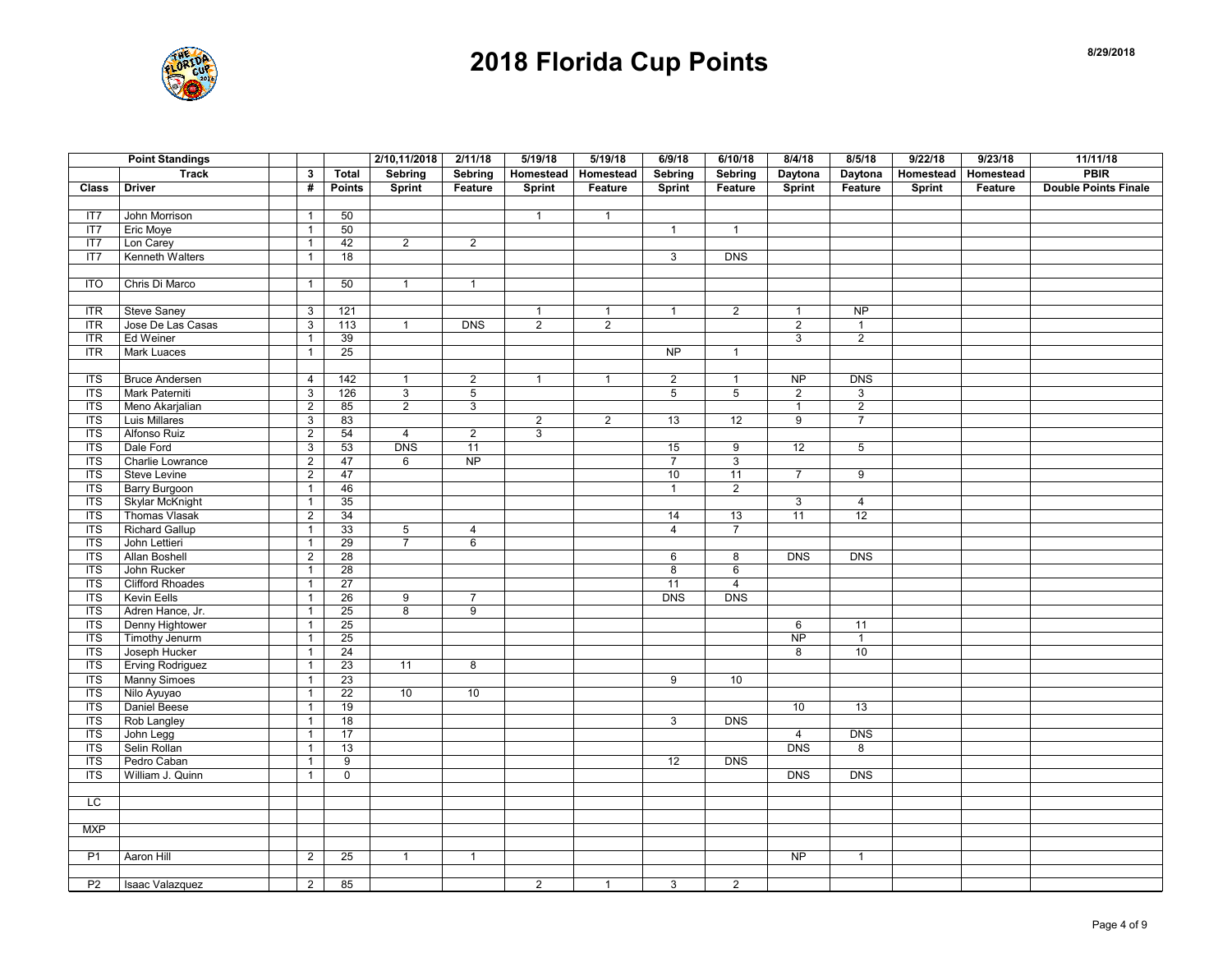

|                        | <b>Point Standings</b> |                |                 | 2/10,11/2018    | 2/11/18         | 5/19/18         | 5/19/18        | 6/9/18          | 6/10/18         | 8/4/18          | 8/5/18          | 9/22/18 | 9/23/18               | 11/11/18                    |
|------------------------|------------------------|----------------|-----------------|-----------------|-----------------|-----------------|----------------|-----------------|-----------------|-----------------|-----------------|---------|-----------------------|-----------------------------|
|                        | <b>Track</b>           | 3              | <b>Total</b>    | Sebring         | Sebring         | Homestead       | Homestead      | <b>Sebring</b>  | Sebring         | Daytona         | Daytona         |         | Homestead   Homestead | <b>PBIR</b>                 |
| Class                  | <b>Driver</b>          | #              | <b>Points</b>   | <b>Sprint</b>   | Feature         | <b>Sprint</b>   | Feature        | <b>Sprint</b>   | Feature         | Sprint          | Feature         | Sprint  | Feature               | <b>Double Points Finale</b> |
|                        |                        |                |                 |                 |                 |                 |                |                 |                 |                 |                 |         |                       |                             |
| P <sub>2</sub>         | Craig Farr             | $\overline{2}$ | 75              |                 |                 | $\mathbf{1}$    | <b>DNS</b>     | $\mathbf{1}$    | $\overline{1}$  |                 |                 |         |                       |                             |
| P <sub>2</sub>         | Robin Bonanno          | $\overline{2}$ | 68              |                 |                 |                 |                | $\overline{2}$  | <b>NP</b>       | $\mathbf{1}$    | $\overline{2}$  |         |                       |                             |
| P <sub>2</sub>         | <b>Sherry Dowling</b>  | $\overline{2}$ | 47              | NP              | DNS             |                 |                |                 |                 | $\overline{2}$  | $\mathbf{1}$    |         |                       |                             |
| P <sub>2</sub>         | John Hudak             | $\mathbf{1}$   | 33              |                 |                 |                 |                | $\overline{4}$  | 3               |                 |                 |         |                       |                             |
| P <sub>2</sub>         | Ernie Gonella          | $\mathbf{1}$   | 25              | $\overline{1}$  | DNS             |                 |                |                 |                 |                 |                 |         |                       |                             |
|                        |                        |                |                 |                 |                 |                 |                |                 |                 |                 |                 |         |                       |                             |
| R <sub>1</sub>         | Christopher DeShong    | $\mathbf{1}$   | 50              |                 |                 |                 |                |                 |                 | $\mathbf{1}$    | $\mathbf{1}$    |         |                       |                             |
| R <sub>1</sub>         | John Lettieri          | $\mathbf{1}$   | $\mathsf{O}$    | <b>NP</b>       | <b>NP</b>       |                 |                |                 |                 |                 |                 |         |                       |                             |
|                        |                        |                |                 |                 |                 |                 |                |                 |                 |                 |                 |         |                       |                             |
| R <sub>2</sub>         | David Leira            | $\mathbf{1}$   | 50              |                 |                 |                 |                |                 |                 | $\mathbf{1}$    | $\mathbf{1}$    |         |                       |                             |
| R <sub>2</sub>         | David Tuaty            | $\mathbf{1}$   | 42              |                 |                 |                 |                |                 |                 | $\overline{2}$  | $\overline{2}$  |         |                       |                             |
|                        |                        |                |                 |                 |                 |                 |                |                 |                 |                 |                 |         |                       |                             |
| SM                     | John Davison           | 3              | 108             | 16              | $\overline{1}$  |                 |                | $\mathbf{1}$    | $\mathbf{1}$    | 12              | 6               |         |                       |                             |
| <b>SM</b>              | Selin Rolan            | 3              | 98              |                 |                 | $\mathbf{1}$    | $\mathbf{1}$   | $\overline{4}$  | 8               | 3               | $\overline{NP}$ |         |                       |                             |
| SM                     | Jamie Tucker           | $\overline{3}$ | 90              | $\mathbf{1}$    | $\mathbf{3}$    |                 |                | 23              | $\mathbf{3}$    | $9\,$           | $\overline{4}$  |         |                       |                             |
| <b>SM</b>              | William Squillace      | $\overline{4}$ | 83              | <b>DNS</b>      | <b>DNS</b>      | $\overline{4}$  | $\overline{4}$ | $\overline{2}$  | 6               | 15              | 14              |         |                       |                             |
| <b>SM</b>              | Jeff Labounty          | $\overline{3}$ | $\overline{78}$ | 5               | $\overline{2}$  |                 |                | $\overline{24}$ | $\overline{2}$  | $\overline{11}$ | 11              |         |                       |                             |
| <b>SM</b>              | Matthew VanVurst       | 3              | 73              | 8               | 8               |                 |                | 6               | $\overline{7}$  | 13              | 10              |         |                       |                             |
| <b>SM</b>              | <b>Wesley Saunders</b> | 3              | 65              | $\overline{9}$  | 16              | $\overline{3}$  | $\overline{3}$ | 14              | 16              |                 |                 |         |                       |                             |
| $\overline{\text{SM}}$ | Cory Collum            | 3              | 62              | $\overline{2}$  | $\overline{22}$ |                 |                | $\overline{22}$ | 4               | 10              | 8               |         |                       |                             |
| SM                     | <b>Gary Frierson</b>   | $\mathsf 3$    | 54              |                 |                 | $5\phantom{.0}$ | 5              | $5\phantom{.0}$ | 15              | 25              | 23              |         |                       |                             |
| <b>SM</b>              | Robert Sadowski        | 3              | 54              | 10              | $\overline{7}$  |                 |                | $\overline{7}$  | 9               | $\overline{18}$ | 22              |         |                       |                             |
| <b>SM</b>              | Doug Williams          | 4              | 50              | 21              | 17              | 8               | $7^{\circ}$    | 10              | 13              | <b>DNS</b>      | <b>DNS</b>      |         |                       |                             |
| <b>SM</b>              | Danny Steyn            | $\mathbf{1}$   | 50              |                 |                 |                 |                |                 |                 | $\mathbf{1}$    | $\mathbf{1}$    |         |                       |                             |
| <b>SM</b>              | Mical Fountain         | 3              | 50              | 11              | 12              |                 |                | $\overline{9}$  | 11              | 17              | 16              |         |                       |                             |
| <b>SM</b>              | Alex Acosta            | $\overline{2}$ | 47              | <b>NP</b>       | $\overline{4}$  |                 |                |                 |                 | 5               | $\overline{7}$  |         |                       |                             |
| <b>SM</b>              | Aaron Weiss            | $\mathbf{1}$   | 42              |                 |                 | $\overline{2}$  | $\overline{2}$ |                 |                 |                 |                 |         |                       |                             |
| SM                     | Kevin Koelemeyer       | $\overline{2}$ | 39              | $\overline{7}$  | 9               |                 |                |                 |                 | 19              | 12              |         |                       |                             |
| <b>SM</b>              | William Pahl           | $\mathsf 3$    | 35              | <b>DNS</b>      | 20              | 9               | 10             | 12              | 19              |                 |                 |         |                       |                             |
| <b>SM</b>              | Adren Hance III        | $\mathbf{1}$   | 34              | 3               | $5\phantom{.0}$ |                 |                |                 |                 |                 |                 |         |                       |                             |
| <b>SM</b>              | <b>Robert Nettles</b>  | $\mathbf{1}$   | 34              |                 |                 |                 |                | $\mathbf{3}$    | $5\overline{)}$ |                 |                 |         |                       |                             |
| <b>SM</b>              | Joe Fitos              | $\mathbf{1}$   | 32              | $\overline{4}$  | 6               |                 |                |                 |                 |                 |                 |         |                       |                             |
| <b>SM</b>              | Alex Bolanos           | $\mathbf{1}$   | 31              |                 |                 |                 |                |                 |                 | 8               | 3               |         |                       |                             |
| <b>SM</b>              | <b>Blake Clemens</b>   | $\mathbf{1}$   | 30              |                 |                 |                 |                |                 |                 | $\overline{7}$  | $\overline{5}$  |         |                       |                             |
| <b>SM</b>              | Mark Gibbons           | $\mathbf{1}$   | 29              |                 |                 |                 |                |                 |                 | $\overline{4}$  | 9               |         |                       |                             |
| <b>SM</b>              | Leif Bertelsen         | 3              | 27              | $\overline{23}$ | 23              | 12              | <b>DNS</b>     | 11              | 14              |                 |                 |         |                       |                             |
| <b>SM</b>              | <b>Avery Hough</b>     | $\mathbf{1}$   | 26              |                 |                 | $\overline{7}$  | 9              |                 |                 |                 |                 |         |                       |                             |
| <b>SM</b>              | Eric Servick           | $\overline{2}$ | 25              | 14              | 15              |                 |                | 13              | 17              |                 |                 |         |                       |                             |
| <b>SM</b>              | Nick larossi           | $\mathbf{1}$   | 25              | 6               | $\overline{11}$ |                 |                |                 |                 |                 |                 |         |                       |                             |
| <b>SM</b>              | <b>Alfred Goenner</b>  | $\overline{2}$ | 24              |                 |                 | 11              | 8              | 20              | 25              |                 |                 |         |                       |                             |
| <b>SM</b>              | <b>Thomas Soyk</b>     | $\mathsf 3$    | 23              |                 |                 | 6               | <b>DNS</b>     | 16              | 18              | 33              | 31              |         |                       |                             |
| <b>SM</b>              | Denny Harrell          | $\mathbf{1}$   | $\overline{22}$ |                 |                 |                 |                | $\overline{8}$  | 12              |                 |                 |         |                       |                             |
| <b>SM</b>              | <b>Richard Collins</b> | $\overline{2}$ | 18              |                 |                 | 13              | 11             | <b>NP</b>       | 22              |                 |                 |         |                       |                             |
| <b>SM</b>              | John Adamczyk          | $\overline{2}$ | 17              |                 |                 |                 |                | 19              | 10              | $\overline{22}$ | 17              |         |                       |                             |
| <b>SM</b>              | Norman Fuller          | $\sqrt{2}$     | 16              | 13              | 13              |                 | 6              |                 |                 | 31              | 24              |         |                       |                             |
| <b>SM</b>              | <b>Preston Pardus</b>  | $\mathbf{1}$   | 15              |                 |                 |                 |                |                 |                 | 6               | 36              |         |                       |                             |
| <b>SM</b>              | Mark Jensen            | $\mathbf{1}$   | 13              |                 |                 |                 |                |                 |                 | 14              | 15              |         |                       |                             |
| <b>SM</b>              | Carlos Serrano         | 2              | 13              | 15<br><b>NP</b> | 14              |                 |                |                 |                 | 32              | 25              |         |                       |                             |
| <b>SM</b>              | Chris Lefferdink       | $\mathbf{1}$   | 11              |                 | 10              |                 |                |                 |                 |                 |                 |         |                       |                             |
| <b>SM</b>              | <b>Rick Adamczyk</b>   | $\overline{2}$ | $\overline{7}$  |                 |                 |                 |                | 15              | 20              | $\overline{NP}$ | 32              |         |                       |                             |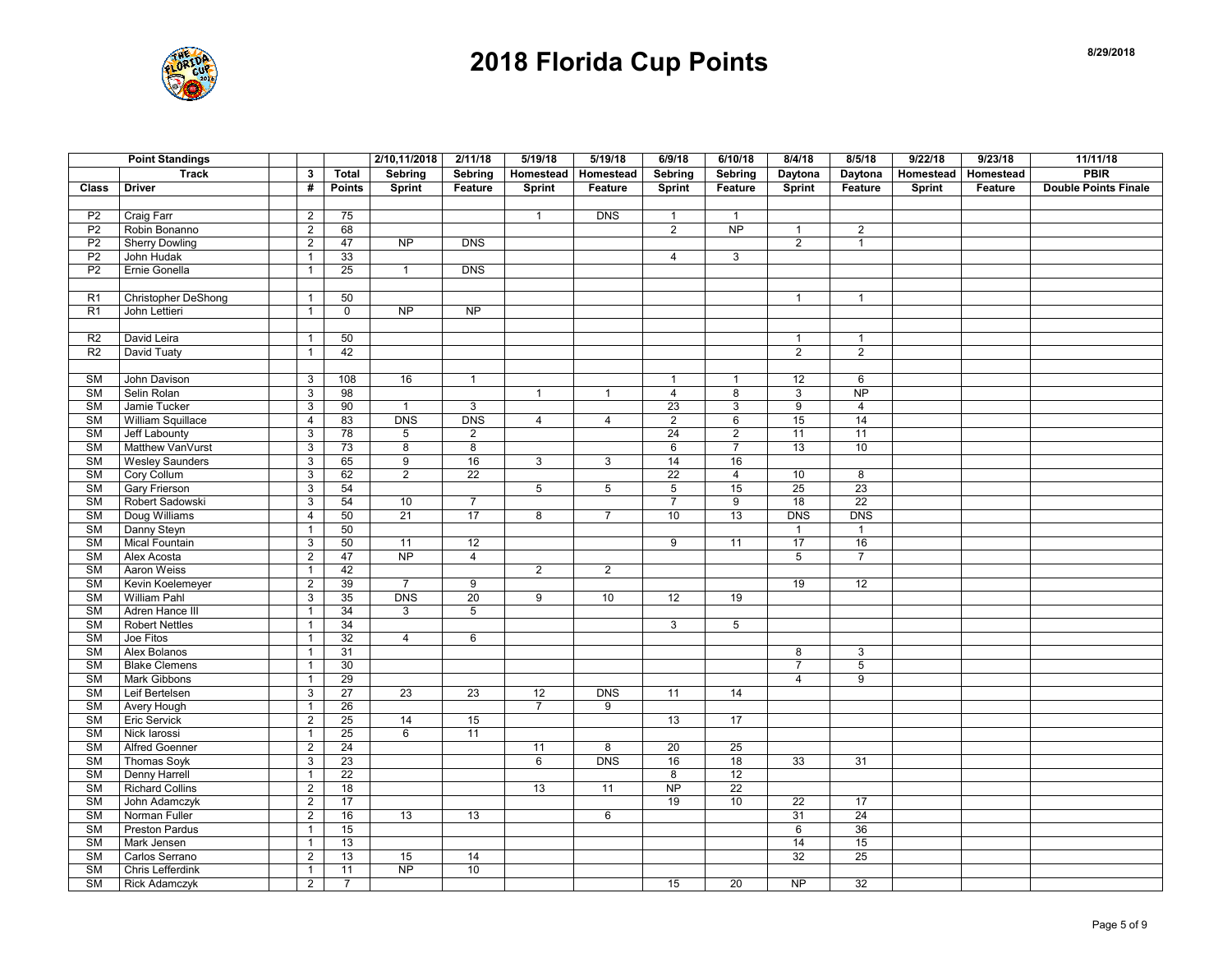

| <b>PBIR</b><br><b>Track</b><br>$\mathbf{3}$<br><b>Total</b><br>Sebring<br>Sebring<br>Homestead<br>Homestead<br>Sebring<br>Sebring<br>Daytona<br>Daytona<br>Homestead   Homestead<br><b>Sprint</b><br><b>Double Points Finale</b><br><b>Driver</b><br>#<br><b>Points</b><br><b>Sprint</b><br>Feature<br>Sprint<br>Feature<br>Sprint<br>Feature<br>Sprint<br>Feature<br>Class<br>Feature<br><b>SM</b><br><b>Richard Harris</b><br>$\overline{7}$<br>17<br>18<br>$\mathbf{1}$<br>SM<br>David Phillip Brown<br>$\overline{2}$<br>$\overline{4}$<br>20<br>21<br>18<br>23<br><b>SM</b><br>$\overline{4}$<br>17<br>21<br>Paul Murray<br>$\mathbf{1}$<br><b>SM</b><br>Anthony Zappone<br>$\overline{4}$<br>20<br>18<br>$\mathbf{1}$<br><b>NP</b><br><b>SM</b><br>Claude Senhoreti<br>18<br>3<br>$\mathbf{1}$<br><b>Alfred Thomas</b><br>$\overline{2}$<br>19<br><b>SM</b><br>$\mathbf{1}$<br><b>DNS</b><br>$\overline{\text{SM}}$<br><b>Tyler Gonzalez</b><br>$\overline{2}$<br>29<br>19<br>$\mathbf{1}$<br><b>SM</b><br>Chris Fulton<br>$\overline{21}$<br>$\overline{20}$<br>$\mathbf{1}$<br>$\mathbf{1}$<br>SM<br>Kent Hoffman<br>$\mathbf 0$<br>22<br><b>DNS</b><br>$\mathbf{1}$<br>26<br>28<br><b>SM</b><br>Ryan Partin<br>$\pmb{0}$<br>$\mathbf{1}$<br><b>SM</b><br>Jesse Singer<br>$\overline{NP}$<br><b>DNS</b><br>$\mathbf 0$<br>$\mathbf{1}$<br><b>DNS</b><br><b>SM</b><br>Charles Junger<br>$\pmb{0}$<br><b>DNS</b><br>$\mathbf{1}$<br><b>SM</b><br><b>Emanuel Platis</b><br><b>NP</b><br><b>DNS</b><br>$\pmb{0}$<br>$\mathbf{1}$<br><b>SM</b><br><b>Jim Platis</b><br>$\overline{0}$<br>$\overline{NP}$<br><b>DNS</b><br>$\mathbf{1}$<br><b>SM</b><br>Tony Farinacci<br>$\mathsf 0$<br>21<br>24<br>$\mathbf{1}$<br><b>SM</b><br>David Johnson<br>25<br><b>DNS</b><br>$\mathbf 0$<br>$\mathbf{1}$<br><b>SM</b><br><b>Andrew Carmody</b><br>$\overline{NP}$<br>$\pmb{0}$<br><b>DNS</b><br>$\mathbf{1}$<br><b>SM</b><br>Nicholas Soriano<br>23<br>$\mathbf{1}$<br>$\mathbf 0$<br><b>NP</b><br><b>SM</b><br>$\overline{0}$<br>24<br>37<br>Gary Jensen<br>$\mathbf{1}$<br>Derik Royal<br>27<br>SM<br>$\pmb{0}$<br><b>DNS</b><br>$\mathbf{1}$<br>Phil Williamson<br><b>DNS</b><br><b>SM</b><br>$\pmb{0}$<br>30<br>$\mathbf{1}$<br>30<br><b>SM</b><br>Jillian Fichter<br>$\pmb{0}$<br>34<br>$\mathbf{1}$<br><b>SM</b><br>35<br><b>DNS</b><br>Stan Winokur<br>$\mathsf 0$<br>$\mathbf{1}$<br><b>SM</b><br>Philip Adams<br>$\mathbf 0$<br>36<br>33<br>$\mathbf{1}$<br><b>SM</b><br>David Brown<br>$\overline{0}$<br>$\overline{37}$<br>34<br>$\mathbf{1}$<br><b>DNS</b><br><b>SM</b><br>Rob Bailey<br>$\pmb{0}$<br>40<br>$\mathbf{1}$<br>SM<br>$\mathsf 0$<br><b>DNS</b><br><b>DNS</b><br>Henry Van Vurst<br>$\mathbf{1}$<br><b>DNS</b><br>Patsy Thomas<br>25<br>$\mathbf{1}$<br>SM <sub>5</sub><br>$\mathbf{1}$<br>SM <sub>5</sub><br><b>Richard Thomas</b><br>$\mathbf{1}$<br>25<br><b>DNS</b><br>$\mathbf{1}$<br>Mike Tabernero<br>$\overline{2}$<br>SMSE<br>136<br>$\overline{7}$<br>6<br>6<br>2<br>8<br>9<br>4<br>$\mathbf{1}$<br><b>SMSE</b><br><b>Chris Bremer</b><br>$\overline{3}$<br>102<br>$\overline{3}$<br>$\overline{4}$<br>$\overline{1}$<br>$\overline{2}$<br>$\overline{2}$<br>$\overline{NP}$<br><b>SMSE</b><br>James Innes<br>2<br>81<br>$\overline{4}$<br>$\overline{2}$<br>3<br>$\mathbf{1}$<br>5<br>$\overline{4}$<br><b>SMSE</b><br><b>Roy Parks</b><br>78<br>6<br>$\sqrt{5}$<br><b>DNS</b><br>6<br>6<br>3<br>$\overline{4}$<br>Jason Turcotte<br><b>SMSE</b><br>$\overline{2}$<br>69<br>8<br>$\overline{7}$<br>4<br>$\mathbf{1}$<br><b>SMSE</b><br>James Friedhofer<br>$\overline{2}$<br>$\sqrt{3}$<br>5<br>64<br>5<br>$\overline{7}$<br><b>SMSE</b><br>42<br>Patrick Olson<br>$\overline{4}$<br>$\mathbf{1}$<br>$\mathbf{1}$<br><b>SMSE</b><br>David Holland<br>34<br>$5\phantom{.0}$<br>3<br>$\mathbf{1}$<br>$\overline{2}$<br>$\overline{NP}$<br>SMSE<br><b>Aaron Weiss</b><br>21<br>$\mathbf{1}$<br><b>SPO</b><br>$\overline{2}$<br>DNS<br>Lee Arnold<br>71<br>$\mathbf{1}$<br>$\mathbf{1}$<br>$\mathbf{1}$<br><b>SPO</b><br>Michael Williamson<br>42<br>$\overline{4}$<br>$\mathbf{1}$<br>$\overline{1}$<br><b>SPO</b><br>Gene Paul<br>42<br>$\overline{2}$<br>$\overline{2}$<br>$\mathbf{1}$<br>SPO<br>John Temple<br>37<br>5<br>$\overline{2}$<br>$\mathbf{1}$<br><b>DNS</b><br>SPO<br><b>Charles Wicht</b><br>25<br>$\mathbf{1}$<br>$\mathbf{1}$<br><b>SPO</b><br><b>Troy Thompson</b><br>18<br>3<br>DNS<br>$\mathbf{1}$<br>SPU<br>$\overline{2}$<br>$\sqrt{2}$<br>$\overline{2}$<br>Tim VerKamp<br>$\sqrt{2}$<br>81<br>3<br>75<br>$\overline{NP}$<br><b>DNS</b><br>SPU<br>3<br><b>NP</b><br>$\mathbf{1}$<br>$\mathbf{1}$<br><b>Matthew Newcomer</b><br>$\mathbf{1}$ | <b>Point Standings</b> |  | 2/10,11/2018 | 2/11/18 | 5/19/18 | 5/19/18 | 6/9/18 | 6/10/18 | 8/4/18 | 8/5/18 | 9/22/18 | 9/23/18 | 11/11/18 |
|-------------------------------------------------------------------------------------------------------------------------------------------------------------------------------------------------------------------------------------------------------------------------------------------------------------------------------------------------------------------------------------------------------------------------------------------------------------------------------------------------------------------------------------------------------------------------------------------------------------------------------------------------------------------------------------------------------------------------------------------------------------------------------------------------------------------------------------------------------------------------------------------------------------------------------------------------------------------------------------------------------------------------------------------------------------------------------------------------------------------------------------------------------------------------------------------------------------------------------------------------------------------------------------------------------------------------------------------------------------------------------------------------------------------------------------------------------------------------------------------------------------------------------------------------------------------------------------------------------------------------------------------------------------------------------------------------------------------------------------------------------------------------------------------------------------------------------------------------------------------------------------------------------------------------------------------------------------------------------------------------------------------------------------------------------------------------------------------------------------------------------------------------------------------------------------------------------------------------------------------------------------------------------------------------------------------------------------------------------------------------------------------------------------------------------------------------------------------------------------------------------------------------------------------------------------------------------------------------------------------------------------------------------------------------------------------------------------------------------------------------------------------------------------------------------------------------------------------------------------------------------------------------------------------------------------------------------------------------------------------------------------------------------------------------------------------------------------------------------------------------------------------------------------------------------------------------------------------------------------------------------------------------------------------------------------------------------------------------------------------------------------------------------------------------------------------------------------------------------------------------------------------------------------------------------------------------------------------------------------------------------------------------------------------------------------------------------------------------------------------------------------------------------------------------------------------------------------------------------------------------------------------------------------------------------------------------------------------------------------------------------------------------------------------------------------------------------------------------------------------------------------------------------------------------------------------------------------------------------------------------------------------------------------------------------------------------------------------------------------------------------------------------------------------------------------------------------------------------------------------------------------------------------------------------------------------------------------------------------------------------------------------------------------------------------------------------|------------------------|--|--------------|---------|---------|---------|--------|---------|--------|--------|---------|---------|----------|
|                                                                                                                                                                                                                                                                                                                                                                                                                                                                                                                                                                                                                                                                                                                                                                                                                                                                                                                                                                                                                                                                                                                                                                                                                                                                                                                                                                                                                                                                                                                                                                                                                                                                                                                                                                                                                                                                                                                                                                                                                                                                                                                                                                                                                                                                                                                                                                                                                                                                                                                                                                                                                                                                                                                                                                                                                                                                                                                                                                                                                                                                                                                                                                                                                                                                                                                                                                                                                                                                                                                                                                                                                                                                                                                                                                                                                                                                                                                                                                                                                                                                                                                                                                                                                                                                                                                                                                                                                                                                                                                                                                                                                                                                                                 |                        |  |              |         |         |         |        |         |        |        |         |         |          |
|                                                                                                                                                                                                                                                                                                                                                                                                                                                                                                                                                                                                                                                                                                                                                                                                                                                                                                                                                                                                                                                                                                                                                                                                                                                                                                                                                                                                                                                                                                                                                                                                                                                                                                                                                                                                                                                                                                                                                                                                                                                                                                                                                                                                                                                                                                                                                                                                                                                                                                                                                                                                                                                                                                                                                                                                                                                                                                                                                                                                                                                                                                                                                                                                                                                                                                                                                                                                                                                                                                                                                                                                                                                                                                                                                                                                                                                                                                                                                                                                                                                                                                                                                                                                                                                                                                                                                                                                                                                                                                                                                                                                                                                                                                 |                        |  |              |         |         |         |        |         |        |        |         |         |          |
|                                                                                                                                                                                                                                                                                                                                                                                                                                                                                                                                                                                                                                                                                                                                                                                                                                                                                                                                                                                                                                                                                                                                                                                                                                                                                                                                                                                                                                                                                                                                                                                                                                                                                                                                                                                                                                                                                                                                                                                                                                                                                                                                                                                                                                                                                                                                                                                                                                                                                                                                                                                                                                                                                                                                                                                                                                                                                                                                                                                                                                                                                                                                                                                                                                                                                                                                                                                                                                                                                                                                                                                                                                                                                                                                                                                                                                                                                                                                                                                                                                                                                                                                                                                                                                                                                                                                                                                                                                                                                                                                                                                                                                                                                                 |                        |  |              |         |         |         |        |         |        |        |         |         |          |
|                                                                                                                                                                                                                                                                                                                                                                                                                                                                                                                                                                                                                                                                                                                                                                                                                                                                                                                                                                                                                                                                                                                                                                                                                                                                                                                                                                                                                                                                                                                                                                                                                                                                                                                                                                                                                                                                                                                                                                                                                                                                                                                                                                                                                                                                                                                                                                                                                                                                                                                                                                                                                                                                                                                                                                                                                                                                                                                                                                                                                                                                                                                                                                                                                                                                                                                                                                                                                                                                                                                                                                                                                                                                                                                                                                                                                                                                                                                                                                                                                                                                                                                                                                                                                                                                                                                                                                                                                                                                                                                                                                                                                                                                                                 |                        |  |              |         |         |         |        |         |        |        |         |         |          |
|                                                                                                                                                                                                                                                                                                                                                                                                                                                                                                                                                                                                                                                                                                                                                                                                                                                                                                                                                                                                                                                                                                                                                                                                                                                                                                                                                                                                                                                                                                                                                                                                                                                                                                                                                                                                                                                                                                                                                                                                                                                                                                                                                                                                                                                                                                                                                                                                                                                                                                                                                                                                                                                                                                                                                                                                                                                                                                                                                                                                                                                                                                                                                                                                                                                                                                                                                                                                                                                                                                                                                                                                                                                                                                                                                                                                                                                                                                                                                                                                                                                                                                                                                                                                                                                                                                                                                                                                                                                                                                                                                                                                                                                                                                 |                        |  |              |         |         |         |        |         |        |        |         |         |          |
|                                                                                                                                                                                                                                                                                                                                                                                                                                                                                                                                                                                                                                                                                                                                                                                                                                                                                                                                                                                                                                                                                                                                                                                                                                                                                                                                                                                                                                                                                                                                                                                                                                                                                                                                                                                                                                                                                                                                                                                                                                                                                                                                                                                                                                                                                                                                                                                                                                                                                                                                                                                                                                                                                                                                                                                                                                                                                                                                                                                                                                                                                                                                                                                                                                                                                                                                                                                                                                                                                                                                                                                                                                                                                                                                                                                                                                                                                                                                                                                                                                                                                                                                                                                                                                                                                                                                                                                                                                                                                                                                                                                                                                                                                                 |                        |  |              |         |         |         |        |         |        |        |         |         |          |
|                                                                                                                                                                                                                                                                                                                                                                                                                                                                                                                                                                                                                                                                                                                                                                                                                                                                                                                                                                                                                                                                                                                                                                                                                                                                                                                                                                                                                                                                                                                                                                                                                                                                                                                                                                                                                                                                                                                                                                                                                                                                                                                                                                                                                                                                                                                                                                                                                                                                                                                                                                                                                                                                                                                                                                                                                                                                                                                                                                                                                                                                                                                                                                                                                                                                                                                                                                                                                                                                                                                                                                                                                                                                                                                                                                                                                                                                                                                                                                                                                                                                                                                                                                                                                                                                                                                                                                                                                                                                                                                                                                                                                                                                                                 |                        |  |              |         |         |         |        |         |        |        |         |         |          |
|                                                                                                                                                                                                                                                                                                                                                                                                                                                                                                                                                                                                                                                                                                                                                                                                                                                                                                                                                                                                                                                                                                                                                                                                                                                                                                                                                                                                                                                                                                                                                                                                                                                                                                                                                                                                                                                                                                                                                                                                                                                                                                                                                                                                                                                                                                                                                                                                                                                                                                                                                                                                                                                                                                                                                                                                                                                                                                                                                                                                                                                                                                                                                                                                                                                                                                                                                                                                                                                                                                                                                                                                                                                                                                                                                                                                                                                                                                                                                                                                                                                                                                                                                                                                                                                                                                                                                                                                                                                                                                                                                                                                                                                                                                 |                        |  |              |         |         |         |        |         |        |        |         |         |          |
|                                                                                                                                                                                                                                                                                                                                                                                                                                                                                                                                                                                                                                                                                                                                                                                                                                                                                                                                                                                                                                                                                                                                                                                                                                                                                                                                                                                                                                                                                                                                                                                                                                                                                                                                                                                                                                                                                                                                                                                                                                                                                                                                                                                                                                                                                                                                                                                                                                                                                                                                                                                                                                                                                                                                                                                                                                                                                                                                                                                                                                                                                                                                                                                                                                                                                                                                                                                                                                                                                                                                                                                                                                                                                                                                                                                                                                                                                                                                                                                                                                                                                                                                                                                                                                                                                                                                                                                                                                                                                                                                                                                                                                                                                                 |                        |  |              |         |         |         |        |         |        |        |         |         |          |
|                                                                                                                                                                                                                                                                                                                                                                                                                                                                                                                                                                                                                                                                                                                                                                                                                                                                                                                                                                                                                                                                                                                                                                                                                                                                                                                                                                                                                                                                                                                                                                                                                                                                                                                                                                                                                                                                                                                                                                                                                                                                                                                                                                                                                                                                                                                                                                                                                                                                                                                                                                                                                                                                                                                                                                                                                                                                                                                                                                                                                                                                                                                                                                                                                                                                                                                                                                                                                                                                                                                                                                                                                                                                                                                                                                                                                                                                                                                                                                                                                                                                                                                                                                                                                                                                                                                                                                                                                                                                                                                                                                                                                                                                                                 |                        |  |              |         |         |         |        |         |        |        |         |         |          |
|                                                                                                                                                                                                                                                                                                                                                                                                                                                                                                                                                                                                                                                                                                                                                                                                                                                                                                                                                                                                                                                                                                                                                                                                                                                                                                                                                                                                                                                                                                                                                                                                                                                                                                                                                                                                                                                                                                                                                                                                                                                                                                                                                                                                                                                                                                                                                                                                                                                                                                                                                                                                                                                                                                                                                                                                                                                                                                                                                                                                                                                                                                                                                                                                                                                                                                                                                                                                                                                                                                                                                                                                                                                                                                                                                                                                                                                                                                                                                                                                                                                                                                                                                                                                                                                                                                                                                                                                                                                                                                                                                                                                                                                                                                 |                        |  |              |         |         |         |        |         |        |        |         |         |          |
|                                                                                                                                                                                                                                                                                                                                                                                                                                                                                                                                                                                                                                                                                                                                                                                                                                                                                                                                                                                                                                                                                                                                                                                                                                                                                                                                                                                                                                                                                                                                                                                                                                                                                                                                                                                                                                                                                                                                                                                                                                                                                                                                                                                                                                                                                                                                                                                                                                                                                                                                                                                                                                                                                                                                                                                                                                                                                                                                                                                                                                                                                                                                                                                                                                                                                                                                                                                                                                                                                                                                                                                                                                                                                                                                                                                                                                                                                                                                                                                                                                                                                                                                                                                                                                                                                                                                                                                                                                                                                                                                                                                                                                                                                                 |                        |  |              |         |         |         |        |         |        |        |         |         |          |
|                                                                                                                                                                                                                                                                                                                                                                                                                                                                                                                                                                                                                                                                                                                                                                                                                                                                                                                                                                                                                                                                                                                                                                                                                                                                                                                                                                                                                                                                                                                                                                                                                                                                                                                                                                                                                                                                                                                                                                                                                                                                                                                                                                                                                                                                                                                                                                                                                                                                                                                                                                                                                                                                                                                                                                                                                                                                                                                                                                                                                                                                                                                                                                                                                                                                                                                                                                                                                                                                                                                                                                                                                                                                                                                                                                                                                                                                                                                                                                                                                                                                                                                                                                                                                                                                                                                                                                                                                                                                                                                                                                                                                                                                                                 |                        |  |              |         |         |         |        |         |        |        |         |         |          |
|                                                                                                                                                                                                                                                                                                                                                                                                                                                                                                                                                                                                                                                                                                                                                                                                                                                                                                                                                                                                                                                                                                                                                                                                                                                                                                                                                                                                                                                                                                                                                                                                                                                                                                                                                                                                                                                                                                                                                                                                                                                                                                                                                                                                                                                                                                                                                                                                                                                                                                                                                                                                                                                                                                                                                                                                                                                                                                                                                                                                                                                                                                                                                                                                                                                                                                                                                                                                                                                                                                                                                                                                                                                                                                                                                                                                                                                                                                                                                                                                                                                                                                                                                                                                                                                                                                                                                                                                                                                                                                                                                                                                                                                                                                 |                        |  |              |         |         |         |        |         |        |        |         |         |          |
|                                                                                                                                                                                                                                                                                                                                                                                                                                                                                                                                                                                                                                                                                                                                                                                                                                                                                                                                                                                                                                                                                                                                                                                                                                                                                                                                                                                                                                                                                                                                                                                                                                                                                                                                                                                                                                                                                                                                                                                                                                                                                                                                                                                                                                                                                                                                                                                                                                                                                                                                                                                                                                                                                                                                                                                                                                                                                                                                                                                                                                                                                                                                                                                                                                                                                                                                                                                                                                                                                                                                                                                                                                                                                                                                                                                                                                                                                                                                                                                                                                                                                                                                                                                                                                                                                                                                                                                                                                                                                                                                                                                                                                                                                                 |                        |  |              |         |         |         |        |         |        |        |         |         |          |
|                                                                                                                                                                                                                                                                                                                                                                                                                                                                                                                                                                                                                                                                                                                                                                                                                                                                                                                                                                                                                                                                                                                                                                                                                                                                                                                                                                                                                                                                                                                                                                                                                                                                                                                                                                                                                                                                                                                                                                                                                                                                                                                                                                                                                                                                                                                                                                                                                                                                                                                                                                                                                                                                                                                                                                                                                                                                                                                                                                                                                                                                                                                                                                                                                                                                                                                                                                                                                                                                                                                                                                                                                                                                                                                                                                                                                                                                                                                                                                                                                                                                                                                                                                                                                                                                                                                                                                                                                                                                                                                                                                                                                                                                                                 |                        |  |              |         |         |         |        |         |        |        |         |         |          |
|                                                                                                                                                                                                                                                                                                                                                                                                                                                                                                                                                                                                                                                                                                                                                                                                                                                                                                                                                                                                                                                                                                                                                                                                                                                                                                                                                                                                                                                                                                                                                                                                                                                                                                                                                                                                                                                                                                                                                                                                                                                                                                                                                                                                                                                                                                                                                                                                                                                                                                                                                                                                                                                                                                                                                                                                                                                                                                                                                                                                                                                                                                                                                                                                                                                                                                                                                                                                                                                                                                                                                                                                                                                                                                                                                                                                                                                                                                                                                                                                                                                                                                                                                                                                                                                                                                                                                                                                                                                                                                                                                                                                                                                                                                 |                        |  |              |         |         |         |        |         |        |        |         |         |          |
|                                                                                                                                                                                                                                                                                                                                                                                                                                                                                                                                                                                                                                                                                                                                                                                                                                                                                                                                                                                                                                                                                                                                                                                                                                                                                                                                                                                                                                                                                                                                                                                                                                                                                                                                                                                                                                                                                                                                                                                                                                                                                                                                                                                                                                                                                                                                                                                                                                                                                                                                                                                                                                                                                                                                                                                                                                                                                                                                                                                                                                                                                                                                                                                                                                                                                                                                                                                                                                                                                                                                                                                                                                                                                                                                                                                                                                                                                                                                                                                                                                                                                                                                                                                                                                                                                                                                                                                                                                                                                                                                                                                                                                                                                                 |                        |  |              |         |         |         |        |         |        |        |         |         |          |
|                                                                                                                                                                                                                                                                                                                                                                                                                                                                                                                                                                                                                                                                                                                                                                                                                                                                                                                                                                                                                                                                                                                                                                                                                                                                                                                                                                                                                                                                                                                                                                                                                                                                                                                                                                                                                                                                                                                                                                                                                                                                                                                                                                                                                                                                                                                                                                                                                                                                                                                                                                                                                                                                                                                                                                                                                                                                                                                                                                                                                                                                                                                                                                                                                                                                                                                                                                                                                                                                                                                                                                                                                                                                                                                                                                                                                                                                                                                                                                                                                                                                                                                                                                                                                                                                                                                                                                                                                                                                                                                                                                                                                                                                                                 |                        |  |              |         |         |         |        |         |        |        |         |         |          |
|                                                                                                                                                                                                                                                                                                                                                                                                                                                                                                                                                                                                                                                                                                                                                                                                                                                                                                                                                                                                                                                                                                                                                                                                                                                                                                                                                                                                                                                                                                                                                                                                                                                                                                                                                                                                                                                                                                                                                                                                                                                                                                                                                                                                                                                                                                                                                                                                                                                                                                                                                                                                                                                                                                                                                                                                                                                                                                                                                                                                                                                                                                                                                                                                                                                                                                                                                                                                                                                                                                                                                                                                                                                                                                                                                                                                                                                                                                                                                                                                                                                                                                                                                                                                                                                                                                                                                                                                                                                                                                                                                                                                                                                                                                 |                        |  |              |         |         |         |        |         |        |        |         |         |          |
|                                                                                                                                                                                                                                                                                                                                                                                                                                                                                                                                                                                                                                                                                                                                                                                                                                                                                                                                                                                                                                                                                                                                                                                                                                                                                                                                                                                                                                                                                                                                                                                                                                                                                                                                                                                                                                                                                                                                                                                                                                                                                                                                                                                                                                                                                                                                                                                                                                                                                                                                                                                                                                                                                                                                                                                                                                                                                                                                                                                                                                                                                                                                                                                                                                                                                                                                                                                                                                                                                                                                                                                                                                                                                                                                                                                                                                                                                                                                                                                                                                                                                                                                                                                                                                                                                                                                                                                                                                                                                                                                                                                                                                                                                                 |                        |  |              |         |         |         |        |         |        |        |         |         |          |
|                                                                                                                                                                                                                                                                                                                                                                                                                                                                                                                                                                                                                                                                                                                                                                                                                                                                                                                                                                                                                                                                                                                                                                                                                                                                                                                                                                                                                                                                                                                                                                                                                                                                                                                                                                                                                                                                                                                                                                                                                                                                                                                                                                                                                                                                                                                                                                                                                                                                                                                                                                                                                                                                                                                                                                                                                                                                                                                                                                                                                                                                                                                                                                                                                                                                                                                                                                                                                                                                                                                                                                                                                                                                                                                                                                                                                                                                                                                                                                                                                                                                                                                                                                                                                                                                                                                                                                                                                                                                                                                                                                                                                                                                                                 |                        |  |              |         |         |         |        |         |        |        |         |         |          |
|                                                                                                                                                                                                                                                                                                                                                                                                                                                                                                                                                                                                                                                                                                                                                                                                                                                                                                                                                                                                                                                                                                                                                                                                                                                                                                                                                                                                                                                                                                                                                                                                                                                                                                                                                                                                                                                                                                                                                                                                                                                                                                                                                                                                                                                                                                                                                                                                                                                                                                                                                                                                                                                                                                                                                                                                                                                                                                                                                                                                                                                                                                                                                                                                                                                                                                                                                                                                                                                                                                                                                                                                                                                                                                                                                                                                                                                                                                                                                                                                                                                                                                                                                                                                                                                                                                                                                                                                                                                                                                                                                                                                                                                                                                 |                        |  |              |         |         |         |        |         |        |        |         |         |          |
|                                                                                                                                                                                                                                                                                                                                                                                                                                                                                                                                                                                                                                                                                                                                                                                                                                                                                                                                                                                                                                                                                                                                                                                                                                                                                                                                                                                                                                                                                                                                                                                                                                                                                                                                                                                                                                                                                                                                                                                                                                                                                                                                                                                                                                                                                                                                                                                                                                                                                                                                                                                                                                                                                                                                                                                                                                                                                                                                                                                                                                                                                                                                                                                                                                                                                                                                                                                                                                                                                                                                                                                                                                                                                                                                                                                                                                                                                                                                                                                                                                                                                                                                                                                                                                                                                                                                                                                                                                                                                                                                                                                                                                                                                                 |                        |  |              |         |         |         |        |         |        |        |         |         |          |
|                                                                                                                                                                                                                                                                                                                                                                                                                                                                                                                                                                                                                                                                                                                                                                                                                                                                                                                                                                                                                                                                                                                                                                                                                                                                                                                                                                                                                                                                                                                                                                                                                                                                                                                                                                                                                                                                                                                                                                                                                                                                                                                                                                                                                                                                                                                                                                                                                                                                                                                                                                                                                                                                                                                                                                                                                                                                                                                                                                                                                                                                                                                                                                                                                                                                                                                                                                                                                                                                                                                                                                                                                                                                                                                                                                                                                                                                                                                                                                                                                                                                                                                                                                                                                                                                                                                                                                                                                                                                                                                                                                                                                                                                                                 |                        |  |              |         |         |         |        |         |        |        |         |         |          |
|                                                                                                                                                                                                                                                                                                                                                                                                                                                                                                                                                                                                                                                                                                                                                                                                                                                                                                                                                                                                                                                                                                                                                                                                                                                                                                                                                                                                                                                                                                                                                                                                                                                                                                                                                                                                                                                                                                                                                                                                                                                                                                                                                                                                                                                                                                                                                                                                                                                                                                                                                                                                                                                                                                                                                                                                                                                                                                                                                                                                                                                                                                                                                                                                                                                                                                                                                                                                                                                                                                                                                                                                                                                                                                                                                                                                                                                                                                                                                                                                                                                                                                                                                                                                                                                                                                                                                                                                                                                                                                                                                                                                                                                                                                 |                        |  |              |         |         |         |        |         |        |        |         |         |          |
|                                                                                                                                                                                                                                                                                                                                                                                                                                                                                                                                                                                                                                                                                                                                                                                                                                                                                                                                                                                                                                                                                                                                                                                                                                                                                                                                                                                                                                                                                                                                                                                                                                                                                                                                                                                                                                                                                                                                                                                                                                                                                                                                                                                                                                                                                                                                                                                                                                                                                                                                                                                                                                                                                                                                                                                                                                                                                                                                                                                                                                                                                                                                                                                                                                                                                                                                                                                                                                                                                                                                                                                                                                                                                                                                                                                                                                                                                                                                                                                                                                                                                                                                                                                                                                                                                                                                                                                                                                                                                                                                                                                                                                                                                                 |                        |  |              |         |         |         |        |         |        |        |         |         |          |
|                                                                                                                                                                                                                                                                                                                                                                                                                                                                                                                                                                                                                                                                                                                                                                                                                                                                                                                                                                                                                                                                                                                                                                                                                                                                                                                                                                                                                                                                                                                                                                                                                                                                                                                                                                                                                                                                                                                                                                                                                                                                                                                                                                                                                                                                                                                                                                                                                                                                                                                                                                                                                                                                                                                                                                                                                                                                                                                                                                                                                                                                                                                                                                                                                                                                                                                                                                                                                                                                                                                                                                                                                                                                                                                                                                                                                                                                                                                                                                                                                                                                                                                                                                                                                                                                                                                                                                                                                                                                                                                                                                                                                                                                                                 |                        |  |              |         |         |         |        |         |        |        |         |         |          |
|                                                                                                                                                                                                                                                                                                                                                                                                                                                                                                                                                                                                                                                                                                                                                                                                                                                                                                                                                                                                                                                                                                                                                                                                                                                                                                                                                                                                                                                                                                                                                                                                                                                                                                                                                                                                                                                                                                                                                                                                                                                                                                                                                                                                                                                                                                                                                                                                                                                                                                                                                                                                                                                                                                                                                                                                                                                                                                                                                                                                                                                                                                                                                                                                                                                                                                                                                                                                                                                                                                                                                                                                                                                                                                                                                                                                                                                                                                                                                                                                                                                                                                                                                                                                                                                                                                                                                                                                                                                                                                                                                                                                                                                                                                 |                        |  |              |         |         |         |        |         |        |        |         |         |          |
|                                                                                                                                                                                                                                                                                                                                                                                                                                                                                                                                                                                                                                                                                                                                                                                                                                                                                                                                                                                                                                                                                                                                                                                                                                                                                                                                                                                                                                                                                                                                                                                                                                                                                                                                                                                                                                                                                                                                                                                                                                                                                                                                                                                                                                                                                                                                                                                                                                                                                                                                                                                                                                                                                                                                                                                                                                                                                                                                                                                                                                                                                                                                                                                                                                                                                                                                                                                                                                                                                                                                                                                                                                                                                                                                                                                                                                                                                                                                                                                                                                                                                                                                                                                                                                                                                                                                                                                                                                                                                                                                                                                                                                                                                                 |                        |  |              |         |         |         |        |         |        |        |         |         |          |
|                                                                                                                                                                                                                                                                                                                                                                                                                                                                                                                                                                                                                                                                                                                                                                                                                                                                                                                                                                                                                                                                                                                                                                                                                                                                                                                                                                                                                                                                                                                                                                                                                                                                                                                                                                                                                                                                                                                                                                                                                                                                                                                                                                                                                                                                                                                                                                                                                                                                                                                                                                                                                                                                                                                                                                                                                                                                                                                                                                                                                                                                                                                                                                                                                                                                                                                                                                                                                                                                                                                                                                                                                                                                                                                                                                                                                                                                                                                                                                                                                                                                                                                                                                                                                                                                                                                                                                                                                                                                                                                                                                                                                                                                                                 |                        |  |              |         |         |         |        |         |        |        |         |         |          |
|                                                                                                                                                                                                                                                                                                                                                                                                                                                                                                                                                                                                                                                                                                                                                                                                                                                                                                                                                                                                                                                                                                                                                                                                                                                                                                                                                                                                                                                                                                                                                                                                                                                                                                                                                                                                                                                                                                                                                                                                                                                                                                                                                                                                                                                                                                                                                                                                                                                                                                                                                                                                                                                                                                                                                                                                                                                                                                                                                                                                                                                                                                                                                                                                                                                                                                                                                                                                                                                                                                                                                                                                                                                                                                                                                                                                                                                                                                                                                                                                                                                                                                                                                                                                                                                                                                                                                                                                                                                                                                                                                                                                                                                                                                 |                        |  |              |         |         |         |        |         |        |        |         |         |          |
|                                                                                                                                                                                                                                                                                                                                                                                                                                                                                                                                                                                                                                                                                                                                                                                                                                                                                                                                                                                                                                                                                                                                                                                                                                                                                                                                                                                                                                                                                                                                                                                                                                                                                                                                                                                                                                                                                                                                                                                                                                                                                                                                                                                                                                                                                                                                                                                                                                                                                                                                                                                                                                                                                                                                                                                                                                                                                                                                                                                                                                                                                                                                                                                                                                                                                                                                                                                                                                                                                                                                                                                                                                                                                                                                                                                                                                                                                                                                                                                                                                                                                                                                                                                                                                                                                                                                                                                                                                                                                                                                                                                                                                                                                                 |                        |  |              |         |         |         |        |         |        |        |         |         |          |
|                                                                                                                                                                                                                                                                                                                                                                                                                                                                                                                                                                                                                                                                                                                                                                                                                                                                                                                                                                                                                                                                                                                                                                                                                                                                                                                                                                                                                                                                                                                                                                                                                                                                                                                                                                                                                                                                                                                                                                                                                                                                                                                                                                                                                                                                                                                                                                                                                                                                                                                                                                                                                                                                                                                                                                                                                                                                                                                                                                                                                                                                                                                                                                                                                                                                                                                                                                                                                                                                                                                                                                                                                                                                                                                                                                                                                                                                                                                                                                                                                                                                                                                                                                                                                                                                                                                                                                                                                                                                                                                                                                                                                                                                                                 |                        |  |              |         |         |         |        |         |        |        |         |         |          |
|                                                                                                                                                                                                                                                                                                                                                                                                                                                                                                                                                                                                                                                                                                                                                                                                                                                                                                                                                                                                                                                                                                                                                                                                                                                                                                                                                                                                                                                                                                                                                                                                                                                                                                                                                                                                                                                                                                                                                                                                                                                                                                                                                                                                                                                                                                                                                                                                                                                                                                                                                                                                                                                                                                                                                                                                                                                                                                                                                                                                                                                                                                                                                                                                                                                                                                                                                                                                                                                                                                                                                                                                                                                                                                                                                                                                                                                                                                                                                                                                                                                                                                                                                                                                                                                                                                                                                                                                                                                                                                                                                                                                                                                                                                 |                        |  |              |         |         |         |        |         |        |        |         |         |          |
|                                                                                                                                                                                                                                                                                                                                                                                                                                                                                                                                                                                                                                                                                                                                                                                                                                                                                                                                                                                                                                                                                                                                                                                                                                                                                                                                                                                                                                                                                                                                                                                                                                                                                                                                                                                                                                                                                                                                                                                                                                                                                                                                                                                                                                                                                                                                                                                                                                                                                                                                                                                                                                                                                                                                                                                                                                                                                                                                                                                                                                                                                                                                                                                                                                                                                                                                                                                                                                                                                                                                                                                                                                                                                                                                                                                                                                                                                                                                                                                                                                                                                                                                                                                                                                                                                                                                                                                                                                                                                                                                                                                                                                                                                                 |                        |  |              |         |         |         |        |         |        |        |         |         |          |
|                                                                                                                                                                                                                                                                                                                                                                                                                                                                                                                                                                                                                                                                                                                                                                                                                                                                                                                                                                                                                                                                                                                                                                                                                                                                                                                                                                                                                                                                                                                                                                                                                                                                                                                                                                                                                                                                                                                                                                                                                                                                                                                                                                                                                                                                                                                                                                                                                                                                                                                                                                                                                                                                                                                                                                                                                                                                                                                                                                                                                                                                                                                                                                                                                                                                                                                                                                                                                                                                                                                                                                                                                                                                                                                                                                                                                                                                                                                                                                                                                                                                                                                                                                                                                                                                                                                                                                                                                                                                                                                                                                                                                                                                                                 |                        |  |              |         |         |         |        |         |        |        |         |         |          |
|                                                                                                                                                                                                                                                                                                                                                                                                                                                                                                                                                                                                                                                                                                                                                                                                                                                                                                                                                                                                                                                                                                                                                                                                                                                                                                                                                                                                                                                                                                                                                                                                                                                                                                                                                                                                                                                                                                                                                                                                                                                                                                                                                                                                                                                                                                                                                                                                                                                                                                                                                                                                                                                                                                                                                                                                                                                                                                                                                                                                                                                                                                                                                                                                                                                                                                                                                                                                                                                                                                                                                                                                                                                                                                                                                                                                                                                                                                                                                                                                                                                                                                                                                                                                                                                                                                                                                                                                                                                                                                                                                                                                                                                                                                 |                        |  |              |         |         |         |        |         |        |        |         |         |          |
|                                                                                                                                                                                                                                                                                                                                                                                                                                                                                                                                                                                                                                                                                                                                                                                                                                                                                                                                                                                                                                                                                                                                                                                                                                                                                                                                                                                                                                                                                                                                                                                                                                                                                                                                                                                                                                                                                                                                                                                                                                                                                                                                                                                                                                                                                                                                                                                                                                                                                                                                                                                                                                                                                                                                                                                                                                                                                                                                                                                                                                                                                                                                                                                                                                                                                                                                                                                                                                                                                                                                                                                                                                                                                                                                                                                                                                                                                                                                                                                                                                                                                                                                                                                                                                                                                                                                                                                                                                                                                                                                                                                                                                                                                                 |                        |  |              |         |         |         |        |         |        |        |         |         |          |
|                                                                                                                                                                                                                                                                                                                                                                                                                                                                                                                                                                                                                                                                                                                                                                                                                                                                                                                                                                                                                                                                                                                                                                                                                                                                                                                                                                                                                                                                                                                                                                                                                                                                                                                                                                                                                                                                                                                                                                                                                                                                                                                                                                                                                                                                                                                                                                                                                                                                                                                                                                                                                                                                                                                                                                                                                                                                                                                                                                                                                                                                                                                                                                                                                                                                                                                                                                                                                                                                                                                                                                                                                                                                                                                                                                                                                                                                                                                                                                                                                                                                                                                                                                                                                                                                                                                                                                                                                                                                                                                                                                                                                                                                                                 |                        |  |              |         |         |         |        |         |        |        |         |         |          |
|                                                                                                                                                                                                                                                                                                                                                                                                                                                                                                                                                                                                                                                                                                                                                                                                                                                                                                                                                                                                                                                                                                                                                                                                                                                                                                                                                                                                                                                                                                                                                                                                                                                                                                                                                                                                                                                                                                                                                                                                                                                                                                                                                                                                                                                                                                                                                                                                                                                                                                                                                                                                                                                                                                                                                                                                                                                                                                                                                                                                                                                                                                                                                                                                                                                                                                                                                                                                                                                                                                                                                                                                                                                                                                                                                                                                                                                                                                                                                                                                                                                                                                                                                                                                                                                                                                                                                                                                                                                                                                                                                                                                                                                                                                 |                        |  |              |         |         |         |        |         |        |        |         |         |          |
|                                                                                                                                                                                                                                                                                                                                                                                                                                                                                                                                                                                                                                                                                                                                                                                                                                                                                                                                                                                                                                                                                                                                                                                                                                                                                                                                                                                                                                                                                                                                                                                                                                                                                                                                                                                                                                                                                                                                                                                                                                                                                                                                                                                                                                                                                                                                                                                                                                                                                                                                                                                                                                                                                                                                                                                                                                                                                                                                                                                                                                                                                                                                                                                                                                                                                                                                                                                                                                                                                                                                                                                                                                                                                                                                                                                                                                                                                                                                                                                                                                                                                                                                                                                                                                                                                                                                                                                                                                                                                                                                                                                                                                                                                                 |                        |  |              |         |         |         |        |         |        |        |         |         |          |
|                                                                                                                                                                                                                                                                                                                                                                                                                                                                                                                                                                                                                                                                                                                                                                                                                                                                                                                                                                                                                                                                                                                                                                                                                                                                                                                                                                                                                                                                                                                                                                                                                                                                                                                                                                                                                                                                                                                                                                                                                                                                                                                                                                                                                                                                                                                                                                                                                                                                                                                                                                                                                                                                                                                                                                                                                                                                                                                                                                                                                                                                                                                                                                                                                                                                                                                                                                                                                                                                                                                                                                                                                                                                                                                                                                                                                                                                                                                                                                                                                                                                                                                                                                                                                                                                                                                                                                                                                                                                                                                                                                                                                                                                                                 |                        |  |              |         |         |         |        |         |        |        |         |         |          |
|                                                                                                                                                                                                                                                                                                                                                                                                                                                                                                                                                                                                                                                                                                                                                                                                                                                                                                                                                                                                                                                                                                                                                                                                                                                                                                                                                                                                                                                                                                                                                                                                                                                                                                                                                                                                                                                                                                                                                                                                                                                                                                                                                                                                                                                                                                                                                                                                                                                                                                                                                                                                                                                                                                                                                                                                                                                                                                                                                                                                                                                                                                                                                                                                                                                                                                                                                                                                                                                                                                                                                                                                                                                                                                                                                                                                                                                                                                                                                                                                                                                                                                                                                                                                                                                                                                                                                                                                                                                                                                                                                                                                                                                                                                 |                        |  |              |         |         |         |        |         |        |        |         |         |          |
|                                                                                                                                                                                                                                                                                                                                                                                                                                                                                                                                                                                                                                                                                                                                                                                                                                                                                                                                                                                                                                                                                                                                                                                                                                                                                                                                                                                                                                                                                                                                                                                                                                                                                                                                                                                                                                                                                                                                                                                                                                                                                                                                                                                                                                                                                                                                                                                                                                                                                                                                                                                                                                                                                                                                                                                                                                                                                                                                                                                                                                                                                                                                                                                                                                                                                                                                                                                                                                                                                                                                                                                                                                                                                                                                                                                                                                                                                                                                                                                                                                                                                                                                                                                                                                                                                                                                                                                                                                                                                                                                                                                                                                                                                                 |                        |  |              |         |         |         |        |         |        |        |         |         |          |
|                                                                                                                                                                                                                                                                                                                                                                                                                                                                                                                                                                                                                                                                                                                                                                                                                                                                                                                                                                                                                                                                                                                                                                                                                                                                                                                                                                                                                                                                                                                                                                                                                                                                                                                                                                                                                                                                                                                                                                                                                                                                                                                                                                                                                                                                                                                                                                                                                                                                                                                                                                                                                                                                                                                                                                                                                                                                                                                                                                                                                                                                                                                                                                                                                                                                                                                                                                                                                                                                                                                                                                                                                                                                                                                                                                                                                                                                                                                                                                                                                                                                                                                                                                                                                                                                                                                                                                                                                                                                                                                                                                                                                                                                                                 |                        |  |              |         |         |         |        |         |        |        |         |         |          |
|                                                                                                                                                                                                                                                                                                                                                                                                                                                                                                                                                                                                                                                                                                                                                                                                                                                                                                                                                                                                                                                                                                                                                                                                                                                                                                                                                                                                                                                                                                                                                                                                                                                                                                                                                                                                                                                                                                                                                                                                                                                                                                                                                                                                                                                                                                                                                                                                                                                                                                                                                                                                                                                                                                                                                                                                                                                                                                                                                                                                                                                                                                                                                                                                                                                                                                                                                                                                                                                                                                                                                                                                                                                                                                                                                                                                                                                                                                                                                                                                                                                                                                                                                                                                                                                                                                                                                                                                                                                                                                                                                                                                                                                                                                 |                        |  |              |         |         |         |        |         |        |        |         |         |          |
|                                                                                                                                                                                                                                                                                                                                                                                                                                                                                                                                                                                                                                                                                                                                                                                                                                                                                                                                                                                                                                                                                                                                                                                                                                                                                                                                                                                                                                                                                                                                                                                                                                                                                                                                                                                                                                                                                                                                                                                                                                                                                                                                                                                                                                                                                                                                                                                                                                                                                                                                                                                                                                                                                                                                                                                                                                                                                                                                                                                                                                                                                                                                                                                                                                                                                                                                                                                                                                                                                                                                                                                                                                                                                                                                                                                                                                                                                                                                                                                                                                                                                                                                                                                                                                                                                                                                                                                                                                                                                                                                                                                                                                                                                                 |                        |  |              |         |         |         |        |         |        |        |         |         |          |
|                                                                                                                                                                                                                                                                                                                                                                                                                                                                                                                                                                                                                                                                                                                                                                                                                                                                                                                                                                                                                                                                                                                                                                                                                                                                                                                                                                                                                                                                                                                                                                                                                                                                                                                                                                                                                                                                                                                                                                                                                                                                                                                                                                                                                                                                                                                                                                                                                                                                                                                                                                                                                                                                                                                                                                                                                                                                                                                                                                                                                                                                                                                                                                                                                                                                                                                                                                                                                                                                                                                                                                                                                                                                                                                                                                                                                                                                                                                                                                                                                                                                                                                                                                                                                                                                                                                                                                                                                                                                                                                                                                                                                                                                                                 |                        |  |              |         |         |         |        |         |        |        |         |         |          |
|                                                                                                                                                                                                                                                                                                                                                                                                                                                                                                                                                                                                                                                                                                                                                                                                                                                                                                                                                                                                                                                                                                                                                                                                                                                                                                                                                                                                                                                                                                                                                                                                                                                                                                                                                                                                                                                                                                                                                                                                                                                                                                                                                                                                                                                                                                                                                                                                                                                                                                                                                                                                                                                                                                                                                                                                                                                                                                                                                                                                                                                                                                                                                                                                                                                                                                                                                                                                                                                                                                                                                                                                                                                                                                                                                                                                                                                                                                                                                                                                                                                                                                                                                                                                                                                                                                                                                                                                                                                                                                                                                                                                                                                                                                 |                        |  |              |         |         |         |        |         |        |        |         |         |          |
|                                                                                                                                                                                                                                                                                                                                                                                                                                                                                                                                                                                                                                                                                                                                                                                                                                                                                                                                                                                                                                                                                                                                                                                                                                                                                                                                                                                                                                                                                                                                                                                                                                                                                                                                                                                                                                                                                                                                                                                                                                                                                                                                                                                                                                                                                                                                                                                                                                                                                                                                                                                                                                                                                                                                                                                                                                                                                                                                                                                                                                                                                                                                                                                                                                                                                                                                                                                                                                                                                                                                                                                                                                                                                                                                                                                                                                                                                                                                                                                                                                                                                                                                                                                                                                                                                                                                                                                                                                                                                                                                                                                                                                                                                                 |                        |  |              |         |         |         |        |         |        |        |         |         |          |
|                                                                                                                                                                                                                                                                                                                                                                                                                                                                                                                                                                                                                                                                                                                                                                                                                                                                                                                                                                                                                                                                                                                                                                                                                                                                                                                                                                                                                                                                                                                                                                                                                                                                                                                                                                                                                                                                                                                                                                                                                                                                                                                                                                                                                                                                                                                                                                                                                                                                                                                                                                                                                                                                                                                                                                                                                                                                                                                                                                                                                                                                                                                                                                                                                                                                                                                                                                                                                                                                                                                                                                                                                                                                                                                                                                                                                                                                                                                                                                                                                                                                                                                                                                                                                                                                                                                                                                                                                                                                                                                                                                                                                                                                                                 |                        |  |              |         |         |         |        |         |        |        |         |         |          |
|                                                                                                                                                                                                                                                                                                                                                                                                                                                                                                                                                                                                                                                                                                                                                                                                                                                                                                                                                                                                                                                                                                                                                                                                                                                                                                                                                                                                                                                                                                                                                                                                                                                                                                                                                                                                                                                                                                                                                                                                                                                                                                                                                                                                                                                                                                                                                                                                                                                                                                                                                                                                                                                                                                                                                                                                                                                                                                                                                                                                                                                                                                                                                                                                                                                                                                                                                                                                                                                                                                                                                                                                                                                                                                                                                                                                                                                                                                                                                                                                                                                                                                                                                                                                                                                                                                                                                                                                                                                                                                                                                                                                                                                                                                 |                        |  |              |         |         |         |        |         |        |        |         |         |          |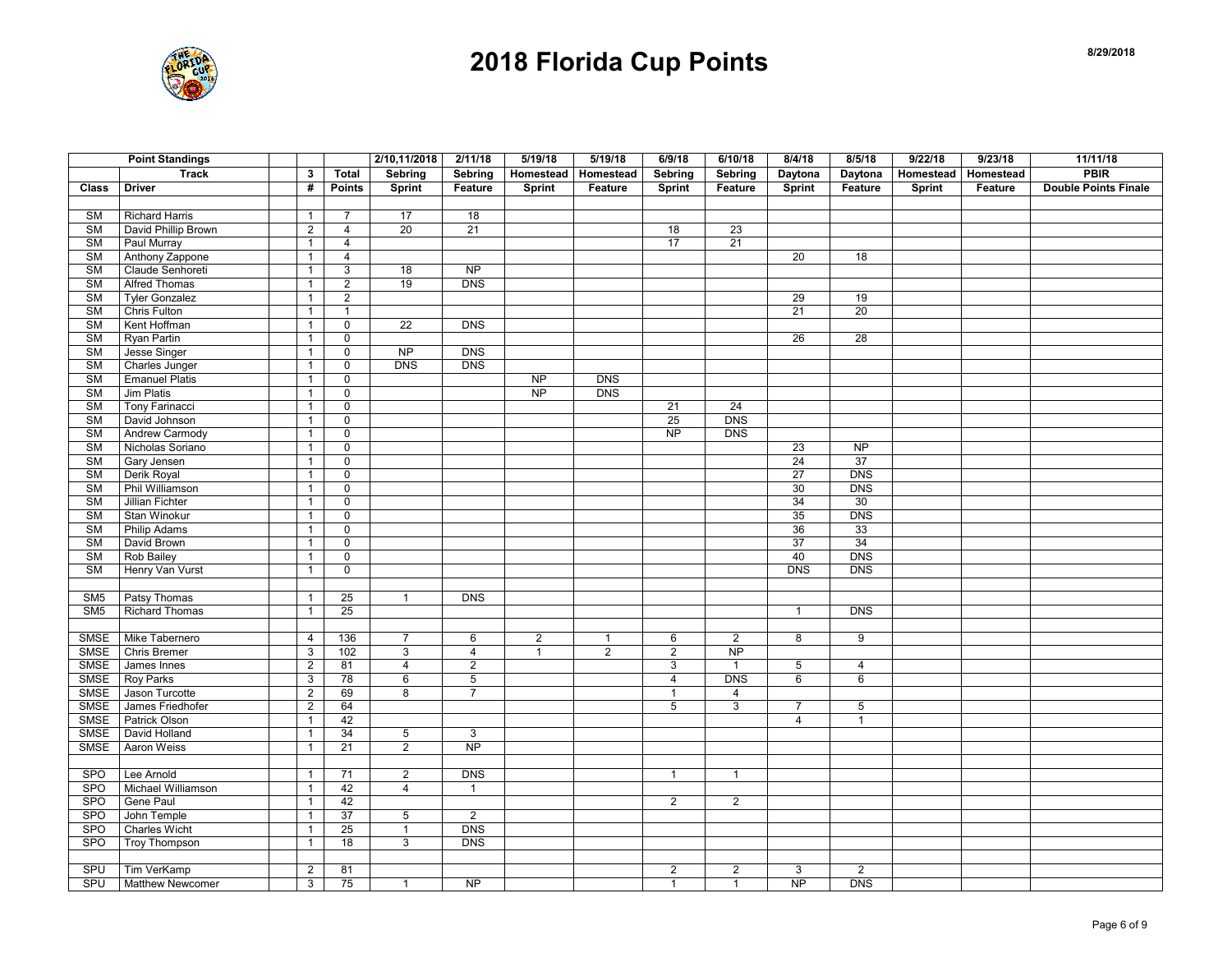

|              | <b>Point Standings</b>  |                |                 | 2/10,11/2018   | 2/11/18        | 5/19/18        | 5/19/18          | 6/9/18         | 6/10/18        | 8/4/18          | 8/5/18          | 9/22/18          | 9/23/18   | 11/11/18                    |
|--------------|-------------------------|----------------|-----------------|----------------|----------------|----------------|------------------|----------------|----------------|-----------------|-----------------|------------------|-----------|-----------------------------|
|              | <b>Track</b>            | 3              | <b>Total</b>    | Sebring        | Sebring        | Homestead      | Homestead        | Sebring        | Sebring        | Daytona         | Daytona         | <b>Homestead</b> | Homestead | <b>PBIR</b>                 |
| <b>Class</b> | <b>Driver</b>           | #              | <b>Points</b>   | <b>Sprint</b>  | Feature        | <b>Sprint</b>  | Feature          | Sprint         | Feature        | Sprint          | Feature         | Sprint           | Feature   | <b>Double Points Finale</b> |
|              |                         |                |                 |                |                |                |                  |                |                |                 |                 |                  |           |                             |
| SPU          | Dave McAllister         | $\overline{2}$ | 39              |                |                | NP             | <b>DNS</b>       |                |                | $\overline{2}$  | $\mathbf{3}$    |                  |           |                             |
| SPU          | Alessio Zucchi          | $\mathbf{1}$   | 25              |                |                | $\overline{1}$ | <b>DNS</b>       |                |                |                 |                 |                  |           |                             |
|              |                         |                |                 |                |                |                |                  |                |                |                 |                 |                  |           |                             |
| <b>SRF</b>   | Will Hamel              | 4              | 151             | $\overline{2}$ | $\mathbf{1}$   | $\mathbf{3}$   | $\mathbf{3}$     | $\overline{2}$ | 3              | $\overline{4}$  | $5\phantom{.0}$ |                  |           |                             |
| SRF          | Quentin De Boever       | $\overline{2}$ | 92              |                |                |                |                  | 4              | $\mathbf{1}$   | $\mathbf{1}$    | $\mathbf{1}$    |                  |           |                             |
| <b>SRF</b>   | Ken Marino              | $\overline{2}$ | 82              |                |                |                |                  | $\mathbf{1}$   | $\overline{2}$ | 3               | 3               |                  |           |                             |
| <b>SRF</b>   | Jose Rosado             | 3              | 66              |                | <b>DNS</b>     |                |                  | 3              | $\overline{4}$ | $\overline{5}$  | $6\overline{6}$ |                  |           |                             |
| <b>SRF</b>   | Adam Fetterman          | $\overline{c}$ | 56              | 3              | 2              |                |                  |                |                | $\overline{NP}$ | $\overline{4}$  |                  |           |                             |
| <b>SRF</b>   | <b>Walter Fernandez</b> | $\mathbf{1}$   | 50              |                |                | $\mathbf{1}$   | $\mathbf{1}$     |                |                |                 |                 |                  |           |                             |
| <b>SRF</b>   | Gregory Falcone         | $\mathbf{1}$   | 43              | $\mathbf{1}$   | 3              |                |                  |                |                |                 |                 |                  |           |                             |
| <b>SRF</b>   | Christopher Heilman     | $\mathbf{1}$   | 42              |                |                | $\overline{2}$ | $\overline{2}$   |                |                |                 |                 |                  |           |                             |
| <b>SRF</b>   | John Annis              | $\mathbf{1}$   | 42              |                |                |                |                  |                |                | $\overline{2}$  | $\overline{2}$  |                  |           |                             |
| <b>SRF</b>   | Gerald Webb             | $\mathbf{1}$   | 29              |                |                |                |                  |                |                | 6               | $\overline{7}$  |                  |           |                             |
|              |                         |                |                 |                |                |                |                  |                |                |                 |                 |                  |           |                             |
| SRF3         | Derek Schofield         | $\overline{2}$ | 88              | $\mathbf{1}$   | $\mathbf{1}$   |                |                  |                |                | $\overline{2}$  | $\overline{4}$  |                  |           |                             |
| SRF3         | <b>Richie Stanley</b>   | $\overline{c}$ | 73              | 3              | $\overline{2}$ |                |                  |                |                | $\mathbf{1}$    | 12              |                  |           |                             |
| SRF3         | Ron Inge                | $\mathbf{1}$   | 50              |                |                | $\mathbf{1}$   | $\mathbf{1}$     |                |                |                 |                 |                  |           |                             |
| SRF3         | Chad Galloway           | $\sqrt{2}$     | 34              | $\overline{4}$ | $\overline{4}$ |                |                  |                |                | <b>DNS</b>      | <b>DNS</b>      |                  |           |                             |
| SRF3         | Mick Robinson           | $\mathbf{1}$   | 33              |                |                |                |                  |                |                | $\overline{4}$  | $5\overline{)}$ |                  |           |                             |
| SRF3         | Casey McKibben          | $\mathbf{1}$   | 33              | 6              | 3              |                |                  |                |                |                 |                 |                  |           |                             |
| SRF3         | Doug Mead               | $\mathbf{1}$   | 32              | $\overline{5}$ | $\overline{5}$ |                |                  |                |                | 13              | 6               |                  |           |                             |
| SRF3         | H. Lund                 | $\mathbf{1}$   | 29              | $\overline{7}$ | 6              |                |                  |                |                |                 |                 |                  |           |                             |
| SRF3         | <b>Stuart Mullen</b>    | $\mathbf{1}$   | 29              |                |                |                |                  |                |                | 5               | 8               |                  |           |                             |
| SRF3         | Mark Eaton              | $\mathbf{1}$   | 28              |                |                |                |                  |                |                | 11              | 3               |                  |           |                             |
| SRF3         | <b>Todd Vanacore</b>    | $\mathbf{1}$   | 28              |                |                |                |                  |                |                | 14              | $\overline{2}$  |                  |           |                             |
| SRF3         | <b>Mike Marks</b>       | $\mathbf{1}$   | 26              | 8              | 8              |                |                  |                |                |                 |                 |                  |           |                             |
| SRF3         | Duane Neyer             | $\mathbf{1}$   | $\overline{22}$ | 10             | 9              |                |                  |                |                |                 |                 |                  |           |                             |
| SRF3         | Nick Sepanovsky         | $\mathbf{1}$   | 22              |                |                |                |                  |                |                | 9               | 11              |                  |           |                             |
| SRF3         | <b>Bill Cullen</b>      | $\mathbf{1}$   | $\overline{20}$ | 11             | 11             |                |                  |                |                | <b>DNS</b>      | $\overline{7}$  |                  |           |                             |
| SRF3         | Jeffrey Smith           | $\mathbf{1}$   | $\mathbf 0$     |                | <b>DNS</b>     |                |                  |                |                |                 |                 |                  |           |                             |
|              |                         |                |                 |                |                |                |                  |                |                |                 |                 |                  |           |                             |
| <b>ST</b>    |                         |                |                 |                |                |                |                  |                |                |                 |                 |                  |           |                             |
|              |                         |                |                 |                |                |                |                  |                |                |                 |                 |                  |           |                             |
| <b>STL</b>   | Dale Ford               | $\overline{2}$ | 72              | 19             | 11             |                |                  | $\mathbf{3}$   | 3              | 9               | 9               |                  |           |                             |
| STL          | To Johnson              | $\overline{2}$ | 66              |                |                | $\overline{1}$ | $\overline{1}$   |                |                | 27              | 5               |                  |           |                             |
| <b>STL</b>   | <b>Brian McGreevy</b>   | 3              | 51              | 20             | <b>DNS</b>     | $\overline{2}$ | $\overline{DNS}$ |                |                | $\overline{7}$  | 6               |                  |           |                             |
| STL          | <b>Bruce Andersen</b>   | 3              | 50              |                | <b>DNS</b>     |                |                  | $\mathbf{1}$   | $\mathbf{1}$   | 25              | <b>DNS</b>      |                  |           |                             |
| <b>STL</b>   | Doug Williams           | $\mathsf 3$    | 50              | 17             | 9              |                |                  | $\overline{4}$ | $\overline{4}$ | <b>DNS</b>      | <b>DNS</b>      |                  |           |                             |
| <b>STL</b>   | <b>Allan Boshell</b>    | $\mathbf{1}$   | 42              |                |                |                |                  | $\overline{2}$ | $\overline{2}$ | DNS             | <b>DNS</b>      |                  |           |                             |
| <b>STL</b>   | Kevin Koelmeyer         | $\mathbf{1}$   | 42              |                |                |                |                  |                |                | $\overline{2}$  | $\overline{2}$  |                  |           |                             |
| <b>STL</b>   | Robert Tanon            | $\mathbf{1}$   | 36              |                |                |                |                  |                |                | 3               | $\mathbf{3}$    |                  |           |                             |
| <b>STL</b>   | Joe Fitos               | $\mathbf{1}$   | 33              | 6              | $\overline{3}$ |                |                  |                |                |                 |                 |                  |           |                             |
| <b>STL</b>   | Matthew VanVurst        | $\overline{2}$ | 32              |                |                |                |                  | 5              | <b>DNS</b>     | 15              | 11              |                  |           |                             |
| <b>STL</b>   | Danielle Pardus         | $\mathbf{1}$   | $\overline{32}$ |                |                |                |                  |                |                | 6               | $\overline{4}$  |                  |           |                             |
| <b>STL</b>   | <b>Wilbur Pickett</b>   | $\mathbf{1}$   | 30              |                |                |                |                  |                |                | 5               | $\overline{7}$  |                  |           |                             |
| STL          | Steve Levine            | $\overline{2}$ | 29              |                |                |                |                  | 11             | $\overline{7}$ | 19              | 18              |                  |           |                             |
| <b>STL</b>   | Nick larossi            | $\mathbf{1}$   | 29              | $\overline{8}$ | $\overline{5}$ |                |                  |                |                |                 |                 |                  |           |                             |
| <b>STL</b>   | John Davison            | $\overline{2}$ | 28              |                |                |                |                  | $\overline{7}$ | <b>DNS</b>     | 14              | 14              |                  |           |                             |
| <b>STL</b>   | <b>Wesley Saunders</b>  | $\mathbf{1}$   | 25              | 13             | $\overline{4}$ |                |                  |                |                |                 |                 |                  |           |                             |
| <b>STL</b>   | <b>Thomas Soyk</b>      | $\mathbf{1}$   | 25              |                |                |                |                  | 12             | 5              | 23              | 17              |                  |           |                             |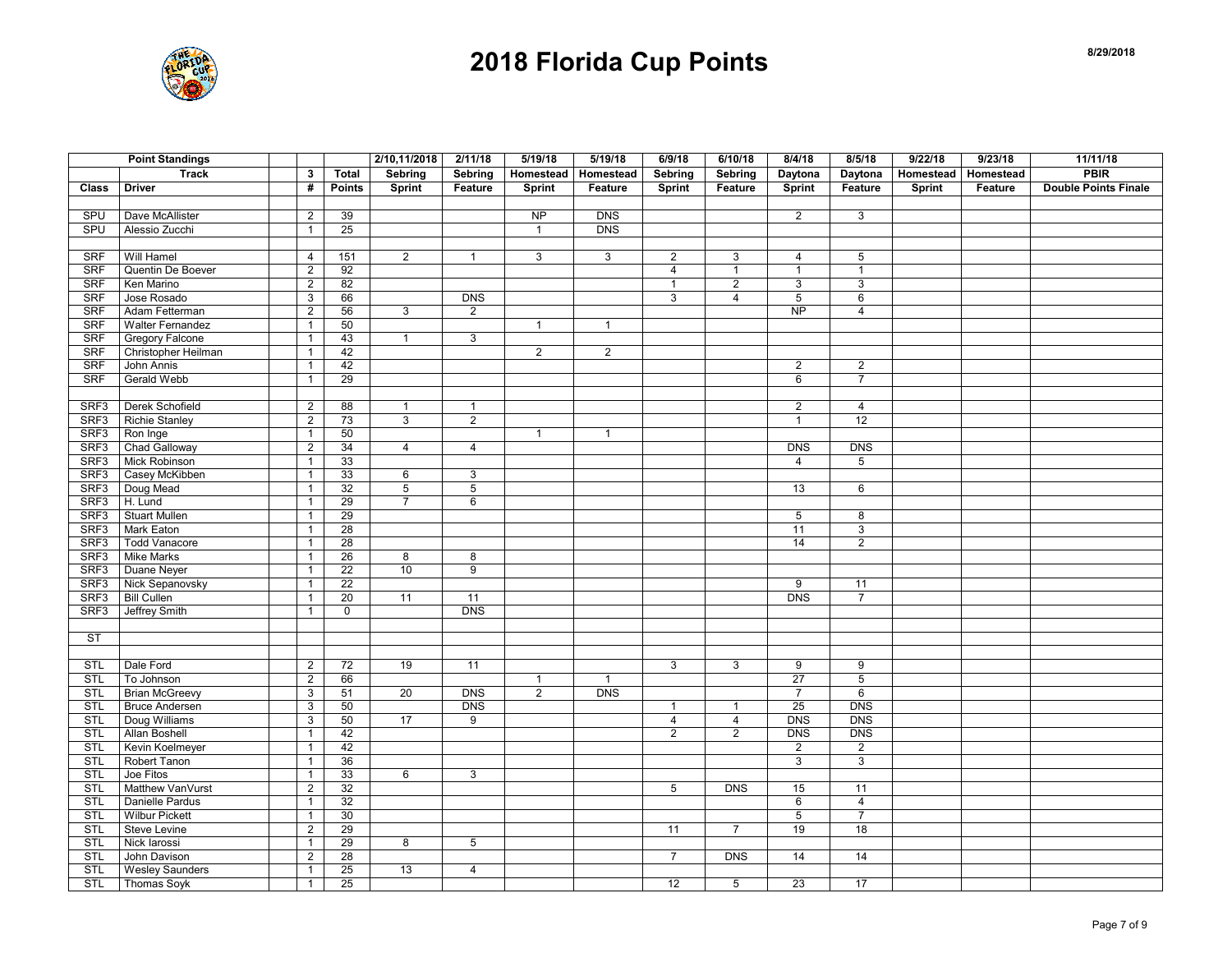

|                | <b>Point Standings</b> |                           |                | 2/10,11/2018   | 2/11/18        | 5/19/18        | 5/19/18        | 6/9/18          | 6/10/18        | 8/4/18          | 8/5/18          | 9/22/18   | 9/23/18   | 11/11/18                    |
|----------------|------------------------|---------------------------|----------------|----------------|----------------|----------------|----------------|-----------------|----------------|-----------------|-----------------|-----------|-----------|-----------------------------|
|                | <b>Track</b>           | 3                         | Total          | Sebring        | Sebring        | Homestead      | Homestead      | Sebring         | Sebring        | Daytona         | Daytona         | Homestead | Homestead | <b>PBIR</b>                 |
| <b>Class</b>   | <b>Driver</b>          | #                         | <b>Points</b>  | <b>Sprint</b>  | Feature        | Sprint         | Feature        | Sprint          | Feature        | Sprint          | Feature         | Sprint    | Feature   | <b>Double Points Finale</b> |
|                |                        |                           |                |                |                |                |                |                 |                |                 |                 |           |           |                             |
| <b>STL</b>     | Jamie Tucker           | $\overline{2}$            | 24             |                |                |                |                | 6               | DNS            | 12              | 21              |           |           |                             |
| STL            | Michael Fountain       | $\mathbf{1}$              | 24             | 12             | 6              |                |                |                 |                |                 |                 |           |           |                             |
| <b>STL</b>     | Carlos Serrano         | $\overline{2}$            | 23             | 15             | 10             |                |                |                 |                | 20              | 16              |           |           |                             |
| STL            | Chris Lefferdink       | $\mathbf{1}$              | 23             | 11             | 8              |                |                |                 |                |                 |                 |           |           |                             |
| <b>STL</b>     | Paul Murray            | $\mathbf{1}$              | 23             |                |                |                |                | 13              | 6              |                 |                 |           |           |                             |
| <b>STL</b>     | Jeff Labounty          | $\overline{2}$            | 22             |                |                |                |                | 8               | <b>DNS</b>     | 26              | $\overline{12}$ |           |           |                             |
| <b>STL</b>     | Alex Acosta            | 2                         | 22             | $\overline{4}$ | <b>DNS</b>     |                |                |                 |                | 16              | <b>DNS</b>      |           |           |                             |
| <b>STL</b>     | <b>Brian Cheaney</b>   | $\mathbf{1}$              | 21             | $\overline{2}$ | DNS            |                |                |                 |                |                 |                 |           |           |                             |
| <b>STL</b>     | Cory Collum            | $\overline{2}$            | 20             |                |                |                |                | 9               | <b>DNS</b>     | <b>DNS</b>      | 13              |           |           |                             |
| <b>STL</b>     | Tony Farinacci         | $\mathbf{1}$              | 20             |                |                |                |                | 14              | 8              |                 |                 |           |           |                             |
| <b>STL</b>     | Denny Harrell          | $\mathbf{1}$              | 18             |                |                |                |                | 15              | $\overline{9}$ |                 |                 |           |           |                             |
| <b>STL</b>     | <b>Casey Gunnell</b>   | $\mathbf{1}$              | 17             |                |                |                |                |                 |                | $\overline{4}$  |                 |           |           |                             |
| <b>STL</b>     | Jesse Singer           | $\mathbf{1}$              | 16             | 5              | <b>DNS</b>     |                |                |                 |                |                 |                 |           |           |                             |
| <b>STL</b>     | Gary Frierson          | $\mathbf{1}$              | 15             |                |                |                |                |                 |                | $\overline{17}$ | 10              |           |           |                             |
| STL            | Julian Bryan           | $\mathbf{1}$              | 12             | $\overline{9}$ | <b>DNS</b>     |                |                |                 |                |                 |                 |           |           |                             |
| <b>STL</b>     | <b>Robert Nettles</b>  | $\mathbf{1}$              | 11             |                |                |                |                | 10              | <b>DNS</b>     |                 |                 |           |           |                             |
| <b>STL</b>     | Selin Rollan           | $\mathbf{1}$              | 11             |                |                |                |                |                 |                | 10              | <b>DNS</b>      |           |           |                             |
| STL            | Rob Bailey             | $\overline{1}$            | 10             |                |                |                |                |                 |                | 11              | <b>DNS</b>      |           |           |                             |
| <b>STL</b>     | Nicholas Soriano       | $\mathbf{1}$              | $\overline{9}$ |                |                |                |                |                 |                | 18              | 15              |           |           |                             |
| <b>STL</b>     | Alex Bolanos           | $\mathbf{1}$              | 8              |                |                |                |                |                 |                | 13              | <b>NP</b>       |           |           |                             |
| <b>STL</b>     | Tom Brady              | $\mathbf{1}$              | $\overline{7}$ | 14             | <b>DNS</b>     |                |                |                 |                |                 |                 |           |           |                             |
| <b>STL</b>     | Jerry Rigoli           | $\mathbf{1}$              | 5              | 16             | <b>DNS</b>     |                |                |                 |                |                 |                 |           |           |                             |
| <b>STL</b>     | Nilo Ayuyao            | $\mathbf{1}$              | $\overline{3}$ | 18             | <b>DNS</b>     |                |                |                 |                |                 |                 |           |           |                             |
| <b>STL</b>     | Jillian Fichter        | $\mathbf{1}$              | $\overline{2}$ |                |                |                |                |                 |                | 21              | 19              |           |           |                             |
| <b>STL</b>     | Charles Junger         | $\mathbf{1}$              | $\overline{0}$ |                | DNS            |                |                |                 |                |                 |                 |           |           |                             |
| <b>STL</b>     | Stan Winokur           | $\mathbf{1}$              | $\mathsf 0$    |                |                |                |                |                 |                | 24              | <b>DNS</b>      |           |           |                             |
| <b>STL</b>     | Henry VanVurst         | $\mathbf{1}$              | $\mathsf 0$    |                |                |                |                |                 |                | <b>DNS</b>      | <b>DNS</b>      |           |           |                             |
|                |                        |                           |                |                |                |                |                |                 |                |                 |                 |           |           |                             |
| <b>STO</b>     |                        |                           |                |                |                |                |                |                 |                |                 |                 |           |           |                             |
|                |                        |                           |                |                |                |                |                |                 |                |                 |                 |           |           |                             |
| STU            | Rafferty McDougal      | $\overline{2}$            | 90             | 3              | $\mathbf{1}$   |                |                |                 |                | $\overline{2}$  | $\mathbf{1}$    |           |           |                             |
| STU            | Carlos Ramirez         | $\ensuremath{\mathsf{3}}$ | 89             | $\overline{5}$ | $\overline{4}$ |                |                | $\overline{NP}$ | $\overline{2}$ | $\overline{4}$  | $\mathsf 3$     |           |           |                             |
| <b>STU</b>     | Linden Parchment       | $\overline{2}$            | 81             | $\overline{2}$ | $\overline{2}$ |                |                |                 |                | 3               | $\overline{2}$  |           |           |                             |
| STU            | Charlie Lowrance       | $\overline{2}$            | 75             | $\mathbf{1}$   | <b>DNS</b>     |                |                | $\mathbf{1}$    | $\mathbf{1}$   |                 |                 |           |           |                             |
| STU            | <b>Patrick Dean</b>    | 3                         | 68             |                |                | $\mathbf{1}$   | $\mathbf{1}$   | <b>DNS</b>      | 3              | <b>DNS</b>      | <b>DNS</b>      |           |           |                             |
| STU            | T.O. Johnson           | $\mathbf{1}$              | 35             | $\overline{4}$ | 3              |                |                |                 |                |                 |                 |           |           |                             |
| STU            | Luis Castro            | $\overline{2}$            | 31             | 6              | 5              |                |                | <b>NP</b>       | <b>DNS</b>     |                 |                 |           |           |                             |
| STU            | <b>Todd Buras</b>      | $\mathbf{1}$              | 25             |                |                |                |                |                 |                | $\mathbf{1}$    | <b>DNS</b>      |           |           |                             |
| STU            | Mike Van Steenburg     | $\mathbf{1}$              | 14             | $\overline{7}$ | <b>DNS</b>     |                |                |                 |                |                 |                 |           |           |                             |
|                |                        |                           |                |                |                |                |                |                 |                |                 |                 |           |           |                             |
| T1             | Pedro Rodriguez        | $\sqrt{2}$                | 96             |                |                | $\mathbf{1}$   | $\overline{2}$ | $\mathbf{1}$    | $\mathbf{1}$   |                 |                 |           |           |                             |
| T1             | <b>Glen Vitale</b>     | 2                         | 88             |                |                | $\overline{2}$ | $\mathbf{1}$   |                 |                | $\overline{2}$  | $\overline{2}$  |           |           |                             |
| T1             | Dario Orlando          | $\mathbf{1}$              | 50             | $\mathbf{1}$   | $\mathbf{1}$   |                |                |                 |                |                 |                 |           |           |                             |
| T1             | Chance Jewels          | $\mathbf{1}$              | 50             |                |                |                |                |                 |                | $\mathbf{1}$    | $\mathbf{1}$    |           |           |                             |
| T1             | <b>Jack Goldey</b>     | $\mathbf{1}$              | 42             |                |                |                |                | $\overline{2}$  | $\overline{2}$ |                 |                 |           |           |                             |
| T1             | <b>Bruce Nelson</b>    | $\mathbf{1}$              | 36             |                |                |                |                | 3               | 3              |                 |                 |           |           |                             |
| T1             | Jose Garcia            | $\mathbf{1}$              | 36             |                |                |                |                |                 |                | $\overline{3}$  | $\mathbf{3}$    |           |           |                             |
| T1             | Hugh Boocher           | $\mathbf{1}$              | 0              |                |                | <b>NP</b>      | <b>DNS</b>     |                 |                |                 |                 |           |           |                             |
|                |                        |                           |                |                |                |                |                |                 |                |                 |                 |           |           |                             |
| T <sub>2</sub> | David Nadalin          | $\mathbf{1}$              | 50             | $\mathbf{1}$   | $\mathbf{1}$   |                |                |                 |                |                 |                 |           |           |                             |